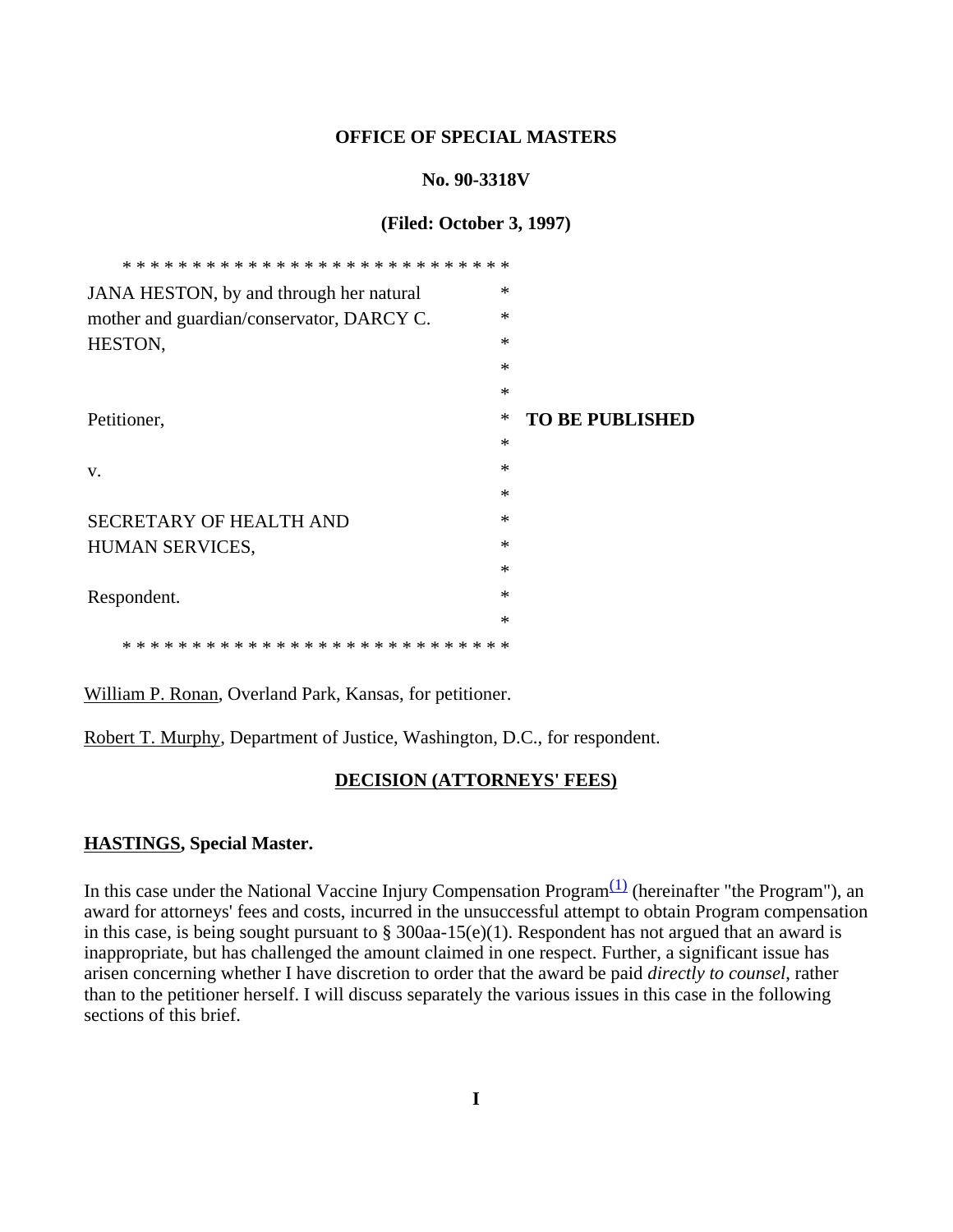## **ELIGIBILITY FOR AN AWARD**

Pursuant to § 300aa-15(b) and (e)(1), the special master may make an award of attorneys' fees and costs even when, as in this case, the petitioner is not found to qualify for a substantive Program award, if the petition was filed in "good faith" and upon a "reasonable basis."

In this case, respondent does *not* dispute that there existed a "reasonable basis" for petitioner's claim for a Program award, and that the petition was filed in good faith. After my own review of the file, I conclude that the petition was filed in good faith, and also that there existed a reasonable basis for the filing of petitioner's claim. Further, although the respondent has not contested these conclusions, in light of the unusual circumstances of this case, I will set forth below the facts leading to those conclusions, along with the history of how the petition came to be dismissed despite the reasonable efforts of petitioner's counsel.

The petitioner, Darcy Heston, is the mother of the injured party, Jana Heston.<sup>(2)</sup> It is undisputed that Jana received a DPT (diphtheria, pertussis, tetanus) immunization on May 18, 1967, and soon thereafter (by June 3, 1967, at the latest) manifested a seizure disorder and an encephalopathy, two injuries listed as "Table Injuries" with respect to the DPT inoculation. (See § 300aa-14(a)(I)(B) and (D).) Further, the petitioner remembered that shortly after the inoculation on May 18, Jana manifested certain symptoms, including crying, lethargy, and reduced responsiveness. (See petitioner's affidavit filed with the petition.) On the basis of these facts and the allegations of petitioner, petitioner's counsel, Mr. Ronan, filed the Program petition on petitioner's behalf, in the hope that respondent's medical advisers would find the symptoms on the day of the inoculation to constitute the first symptoms of Jana's seizure disorder and/or encephalopathy, which would qualify Jana for a Program award. I conclude that, in light of the relatively close temporal connection between the inoculation on May 18 and the clear neurological problems that were manifested by June 3, coupled with the symptoms remembered by petitioner as having occurred immediately after the inoculation, this petition was filed in good faith and with a reasonable basis in fact.

Respondent's medical advisers, however, ultimately did not view Jana's case as petitioner had hoped. They did not find the post-inoculation symptoms described by petitioner to have been connected to Jana's seizure disorder or encephalopathy. Accordingly, respondent recommended that compensation be denied. (*See* Respondent's Report, filed Aug. 1, 1995.)

In light of respondent's position, a "Rule 5" status conference (*see* Rules of the United States Court of Federal Claims, Appendix J, Rule 5) was held on September 21, 1995. At that conference, I explained to Mr. Ronan that pursuant to  $\S 300$ aa-13(a)(1), to gain an award, petitioner would have to demonstrate a connection between Jana's alleged initial post-inoculation symptoms and her subsequent neurological disorder, by supplying either medical records or medical opinion. (*See* my Order filed on September 22, 1995.) Mr. Ronan explained that no such medical records existed, and that efforts to find a medical expert who could provide an opinion supporting the case had already been made, but had been fruitless. He also noted that for a number of months he had been unable to get the petitioner to communicate with him. He stated that he would make one more effort to communicate with his client, and then would seek to either make an additional effort to gain an expert opinion or to have his client voluntarily dismiss the petition. Mr. Ronan explained, however, that if he was unable to contact the petitioner he would be unable to gain authorization for a voluntary dismissal, even if there were no prospect for expert assistance. I responded that in such circumstances, if petitioner failed either to supply an expert opinion or to voluntarily dismiss her case, I would be required to dismiss the petition for failure to prosecute the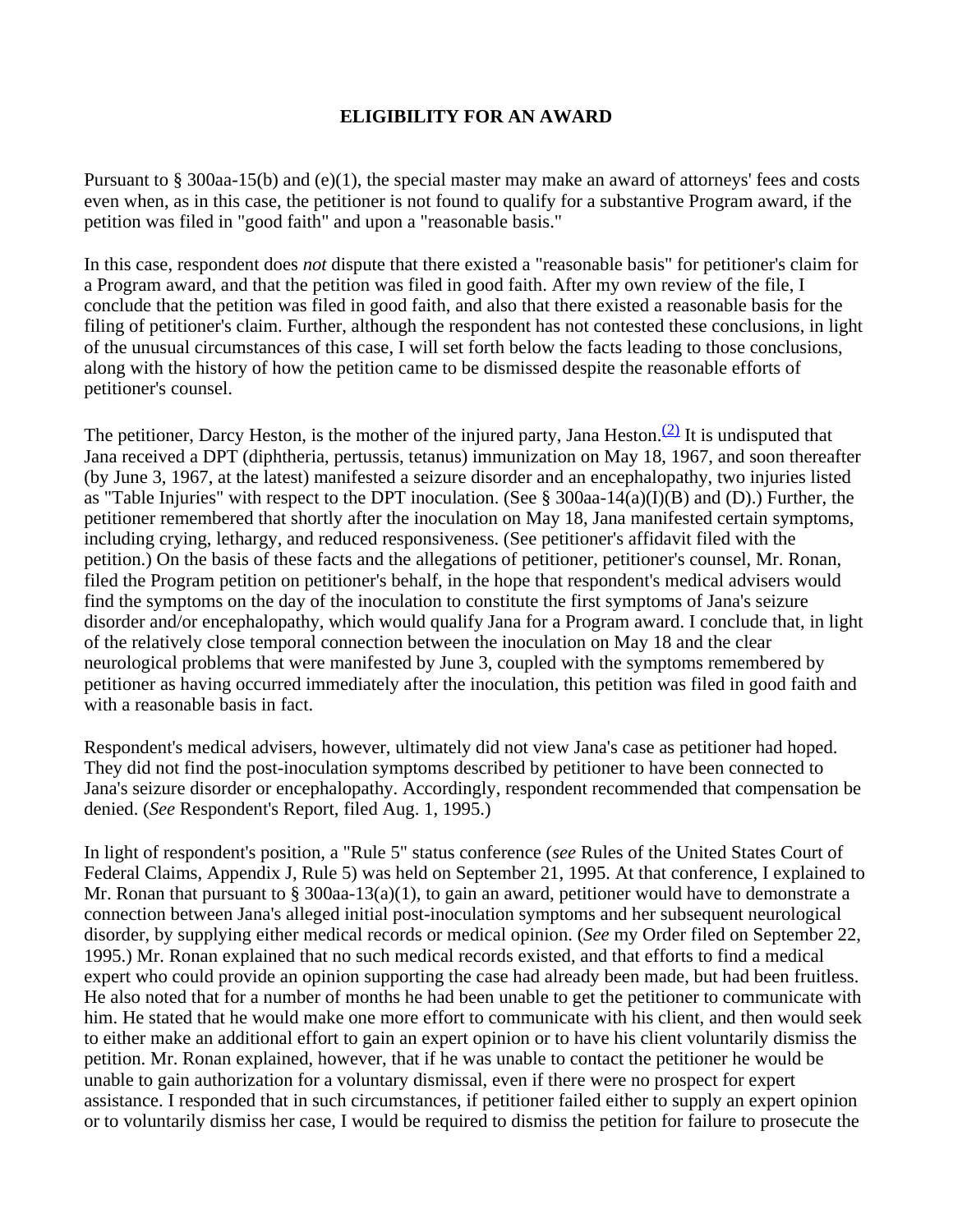case.

Following that "Rule 5 conference," I issued on September 22, 1995, an Order affording petitioner the additional 30 days that Mr. Ronan requested at the conference, in which to file an expert opinion or to explain why granting more time might result in such an expert opinion. Mr. Ronan attempted to contact the petitioner, but received no response. (See Ex. L attached to the Ronan Affidavit filed on July 19, 1996.) Therefore, no response was filed with the court on behalf of petitioner within the time allotted, and, accordingly, on December 5, 1995, I dismissed the petition.

Accordingly, in these unusual circumstances, I find that the dismissal of the petition for failure to prosecute did *not* reflect negatively on Mr. Ronan. Mr. Ronan was in a position where he could obtain from the petitioner neither her authority to voluntarily dismiss the case, nor her cooperation in attempting to prove the claim. He therefore had no other viable option but to stand by as I dismissed the case.

### **II**

## **AMOUNT OF THE AWARD**

I have inspected and considered all aspects of the claim, and find that the amount requested is reasonable and appropriate, except in one respect. The one controversial aspect of the claim $\frac{(3)}{2}$  arises from the fact that Mr. Ronan seeks \$150 per hour for his time in this case, but respondent argues that I should allow only \$125 per hour.

### *A. Background case law*

The Supreme Court has set forth guidelines that apply to the calculation of attorneys' fees awarded by statute. *See City of Riverside v. Rivera*, 477 U.S. 561 (1986); *Hensley v. Eckerhart*, 461

U.S. 424, 429-40 (1983). $\frac{(4)}{4}$  Under that Court's adopted approach, the basic calculation starts with the number of hours reasonably expended by the attorney, and then multiplies that figure by a reasonable hourly rate. $(5)$ 

The reasonable hourly rate is "the prevailing market rate in the relevant community" for similar services by lawyers of comparable skill, experience, and reputation. *Blum v. Stenson*, 465 U.S. 886, 895 (1984). As the Supreme Court recognized in *Blum*, the determination of an appropriate market rate is "inherently difficult." *Id*. at 895 n.11. In light of this difficulty, the Court gave broad discretion to the courts to determine the prevailing market rate in the relevant community, given the individual circumstances of the case. *Id*. at 896 n.11. The burden is on the fee applicant to demonstrate that the rate claimed is appropriate. *Id*.

### *B. Resolution here*

In his affidavit filed on July 19, 1996, Mr. Ronan explains that in recent years, of his time billed at hourly rates, 60% has been billed at \$125 per hour and 40% at \$150 per hour. Further, I note that the tasks performed in this particular case do not seem to have necessitated the use of the full range of skills of an attorney charging \$150 per hour. Under these circumstances, I find \$125 per hour to be a reasonable rate of reimbursement for Mr. Ronan's services.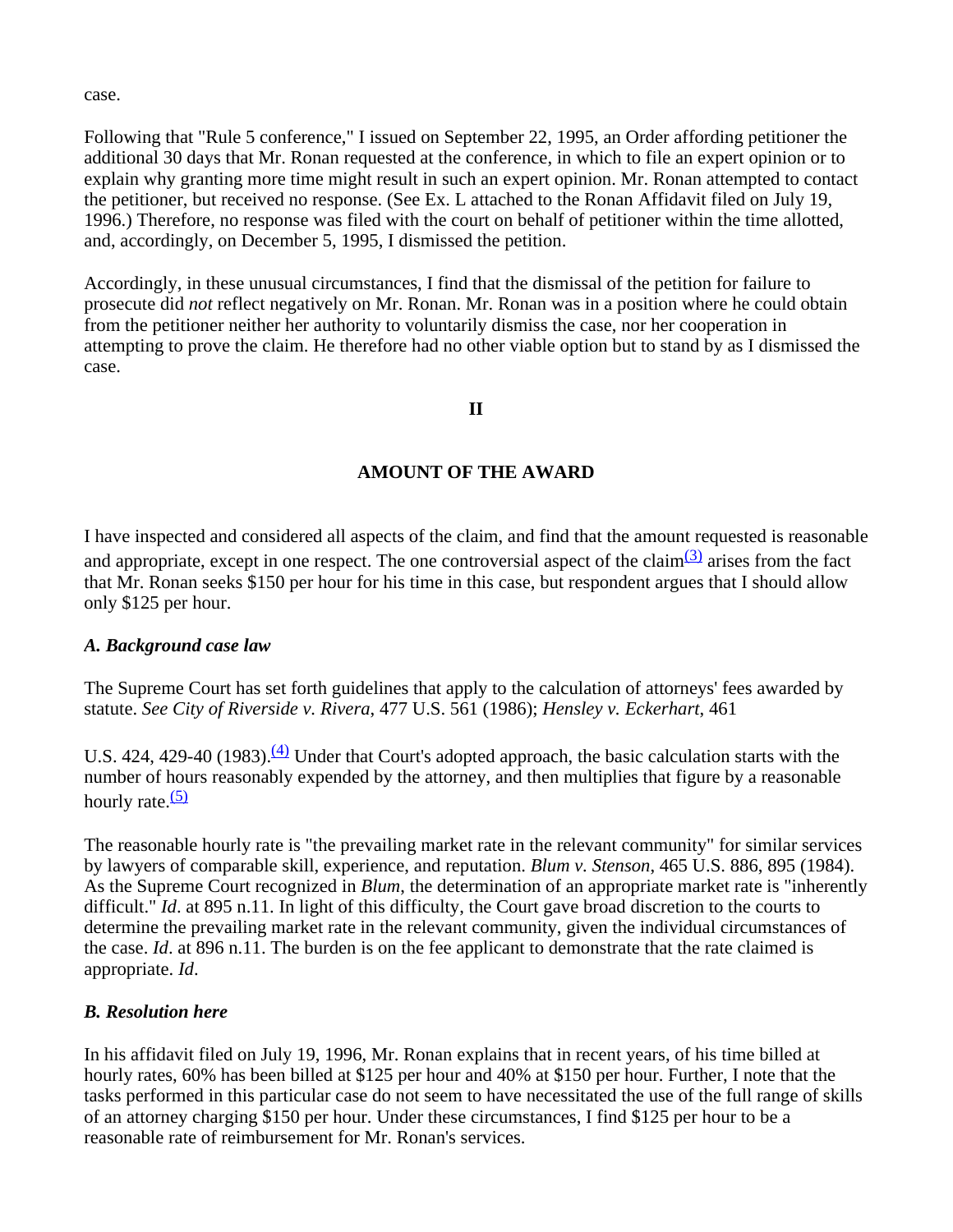### **ISSUE OF TO WHOM PAYMENT SHALL BE MADE**

#### *A. Introduction*

The primary issue in this case concerns the check for the fees and costs in this case: Should it be made payable to petitioner's counsel, as that counsel requests, or jointly to that counsel and his client, as respondent requests?

The argument of petitioner's counsel on this point relies chiefly upon the practicalities of the situation. Counsel raises a very strong argument to the effect that this case presents a highly unusual situation, in which it would be fruitless and absurd to have the check be made payable jointly to the petitioner as well as counsel. First of all, it is clear that the funds in question as a practical matter are due to Mr. Ronan, not the petitioner. Most of the funds are compensation for his time spent on the case. The remainder are for cost expenditures that came out of Mr. Ronan's pocket, not the petitioner's. Therefore, there is no *practical* reason why the funds need to go through the petitioner as a conduit on their way to Mr. Ronan, the intended recipient.

Secondly, it seems clear that to make out the check jointly to the petitioner would make it extremely unlikely that Mr. Ronan would ever actually receive the funds due him. The fact is that the petitioner seems at this point to be completely uncooperative and unwilling to communicate with Mr. Ronan in any way. In this regard, the record shows that since early 1991, Mr. Ronan has made many efforts to gain cooperation and assistance from the petitioner in pursuing the claim, but has met with virtually no cooperation. (*See* particularly the Ronan Affidavit filed on July 19, 1996, along with the exhibits attached thereto.) On two occasions (May 31, 1994, and July 21, 1994), Mr. Ronan or his staff were able to gain telephone contact with petitioner, but the petitioner never otherwise cooperated. After July of 1994, the petitioner failed completely to respond to numerous communications by letter, including communications via "certified mail/return receipt requested," the receipts of which indicated that petitioner had in fact received the letters of Mr. Ronan. Petitioner failed even to provide Mr. Ronan with her correct telephone number, after communication via the phone numbers previously provided to Mr. Ronan's office no longer was successful after July 21, 1994.

In these circumstances, Mr. Ronan clearly had no option but to allow the petition to be involuntarily dismissed, as it was. And, more importantly to the issue here, these facts make it seem extremely unlikely that if a check for attorneys' fees and costs were made out jointly to the petitioner and Mr. Ronan, the petitioner would in fact endorse it so that Mr. Ronan could collect his rightful compensation and reimbursement for costs expended.

In the face of these very practical and compelling arguments of petitioner's counsel, respondent raises strictly a legal argument. Respondent argues that as a matter of law the statute in question does not permit "direct payment" to counsel of an award for fees and costs. Respondent points to the fact that where, as here, the case concerns a vaccination administered prior to October 1, 1988, the general provision for compensation to a Program petitioner states that--

[c]ompensation awarded under the Program to a *petitioner* under section 300aa-11 of this title for a vaccine-related injury or death \* \* \* *may include* \* \* \* an amount, not to exceed a combined total of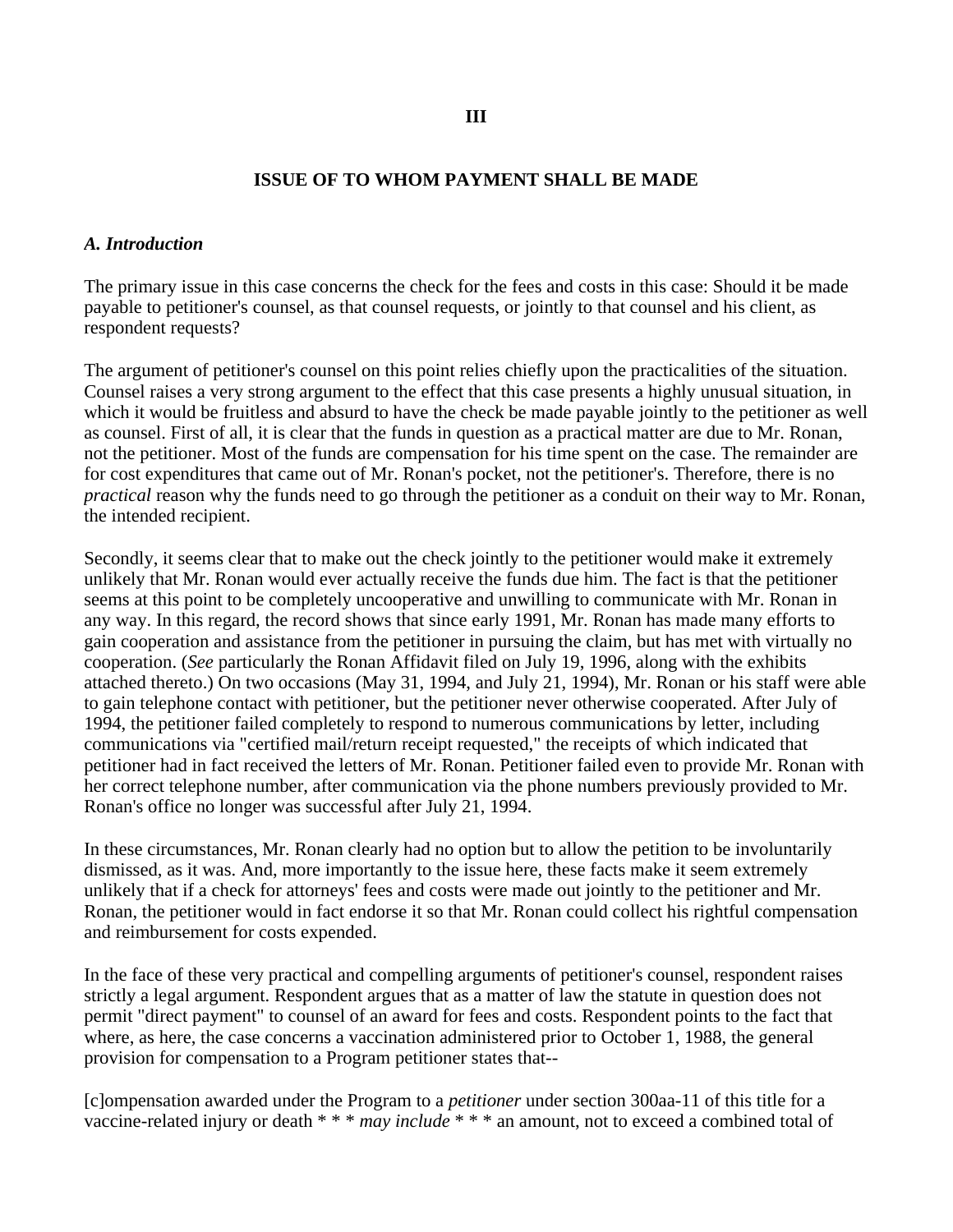\$30,000, for--(1) lost earnings \* \* \* (2) pain and suffering \* \* \*, and (3) *reasonable attorneys' fees and costs*.

§ 300aa-15(b) (emphasis added).<sup>(6)</sup> Respondent further notes that the section specifically applicable to attorneys' fees and costs contains the following language:

In awarding compensation on a petition filed under section 300aa-11 of this title the special master or court shall also award *as part of such compensation* an amount to cover--(A) reasonable attorneys' fees, and (B) other costs, incurred in any proceeding on such petition.

§ 300aa-15(e)(1) (emphasis added). Respondent, thus, relies upon the fact that under the language of § 300aa-15(b), Program "compensation" is said to be awarded "to a petitioner," and that under § 300aa-15(e)(1), an award for fees and costs is said to be made "as part of such compensation." Accordingly, argues respondent, an award of fees and costs, as part of the compensation that under § 300aa-15(b) is to go " to the petitioner," must be made payable to the *petitioner*, not her counsel.

# *B. Discussion*

Given the unusual facts of this case-*-i.e.*, the apparent unwillingness of the petitioner even to communicate with her counsel--I find it clear that *if* I have *discretion* concerning whether to direct a check to the petitioner or to her counsel, there is no doubt in my mind that it would be proper in these circumstances to direct the check to counsel. The real question, rather, is whether I have such discretion. Petitioner's counsel argues that I do, the respondent that I do not. I have found no published precedent on this issue under the Program. I find this to be a close question, but in the final analysis, I conclude that I do have such discretion.

# *1. The statutory language*

To be sure, at first glance the respondent's analysis of the statutory language itself does have some appeal. It is true that the general compensation provision of § 300aa-15(b) states that "compensation" is awarded "to a petitioner," and adds that such compensation "may include" an award of attorneys' fees and costs. One could, indeed, possibly infer from that language that all Program "compensation" must be directed to a "petitioner." On the other hand, however, there are other aspects of the statutory language that respondent ignores.

The main problem with respondent's analysis is that it relies basically upon the *general* compensation provision of § 300aa-15(b), rather than the *specific attorneys' fees* provision of § 300aa-15(e)(1). The former section, of course, does specifically state that compensation, in general, is to be "awarded to a petitioner." That much is hardly surprising--to whom else would Program compensation, in general, be directed? Importantly, however, *no* such "awarded \* \* \* to a petitioner" language appears at the *specific attorneys' fees subsection*, § 300aa-15(e)(1). Rather, the first sentence of § 300aa-15(e)(1) simply states, in pertinent part, that "the special master or court shall also award \* \* \* an amount to cover" attorneys' fees and costs. That sentence does *not* contain the phrase "to a petitioner;" it simply does not specify *to whom* the award shall be made. Moreover, it is the *second* sentence of § 300aa-15(e)(1) that is most specifically applicable here. That sentence states as follows:

If the judgment of the United States Court of Federal Claims on such a petition does not award compensation, the special master or court may award an amount of compensation to cover petitioner's reasonable attorneys' fees and other costs incurred in any proceeding on such petition if the special master or court determines that the petition was brought in good faith and there was a reasonable basis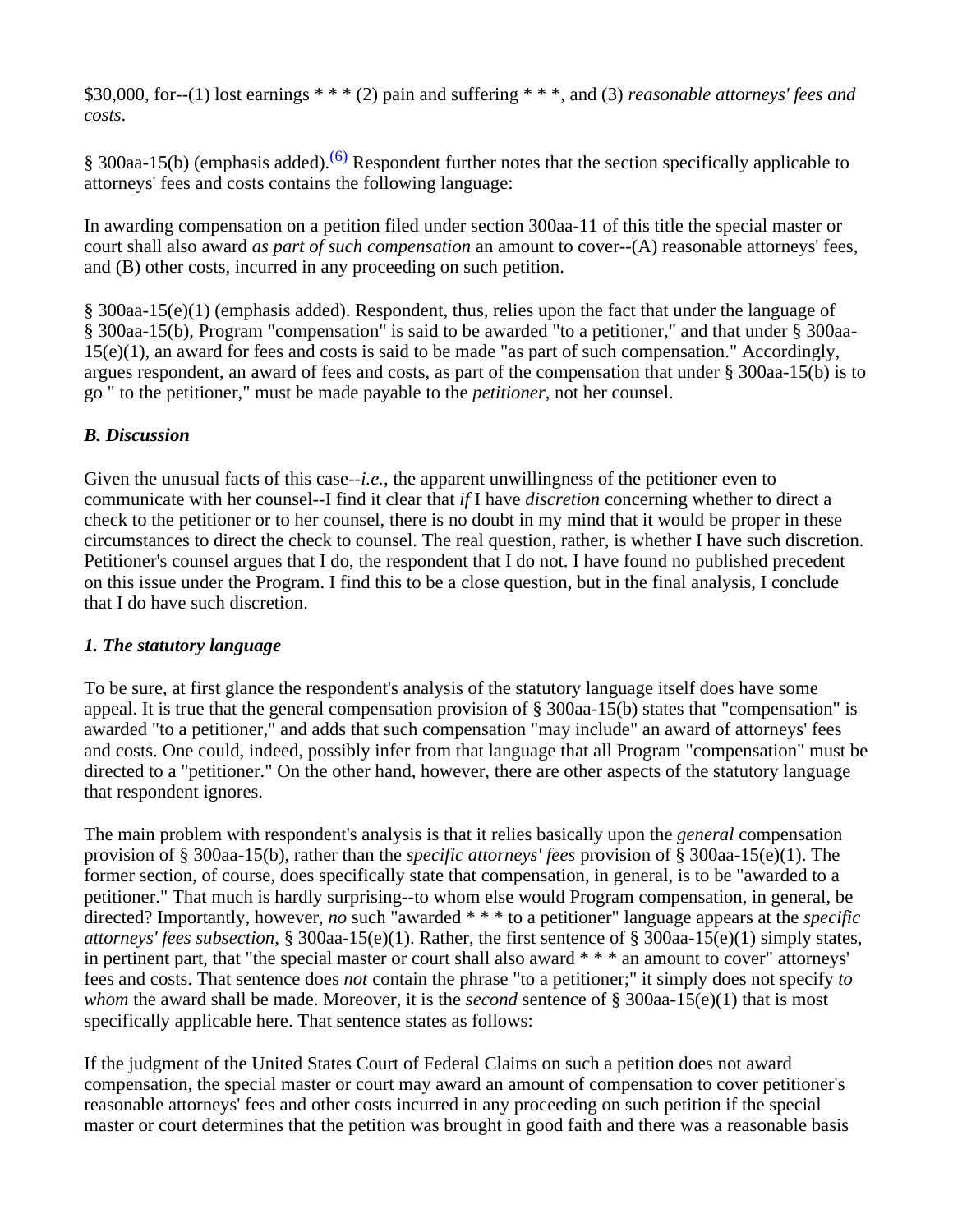for the claim for which the petitioner was brought.

§ 300aa-15(e)(1). This sentence, thus, is the specific provision authorizing an award of fees and costs where, as here, the injured party did *not* turn out to qualify for *general* Program compensation--*i.e.*, for what I will hereinafter term "compensatory damages" in order to distinguish it from an award for attorneys' fees and costs.<sup>(7)</sup> And this sentence, too, like the first sentence of § 300aa-15(e)(1), does not contain the "to a petitioner" language, nor otherwise specify *to whom* such an award is to be made. Given this lack of specific direction, one could infer that discretion was being left to the special master or judge as *to whom* to direct the award. And in this controversy concerning an award of attorneys' fees and costs, a strong argument can be made that the *specific* statutory attorneys' fees provision of § 300aa-15(e)(1) would seem to take precedence over the *general* compensation provision of § 300aa-15(b). See, *e.g., Morales v. Trans World Airlines, Inc.*, 504 U.S. 374, 385 (1992) (*citing Crawford Fitting Co. v. J.T. Gibbons Inc.*, 482 U.S. 437, 445 (1987)) ("[i]t is a commonplace of statutory construction that the specific governs the general").

Moreover, it is highly relevant here that a very similar semantic argument of respondent, based upon the confusing use of the word "compensation" in the Vaccine Act, was squarely rejected by the United States Court of Appeals for the Federal Circuit in *Saunders v. Secretary of HHS*, 25 F.3d 1031, 1035 n. 6 (Fed. Cir. 1994). The *Saunders* court held that Congress intended a *fundamental distinction* between an award of "compensatory damages" for a petitioner's injury or death, on the one hand, and an award for attorneys' fees and costs on the other. *Id*. at 1034-36 and n. 6. The existence of this fundamental distinction adds credence to the argument of petitioner's counsel here that the fact that under § 300aa-15 (b), Program general compensatory damages are to be awarded "to a petitioner" does *not* necessarily mean that the analytically distinct award for *attorneys' fees and costs* also must automatically also go only "to the petitioner."

In short, in my view the most important aspect of the statutory language is that in the *specific* provision, § 300aa-15(e)(1), neither of the two sentences states that a fees and costs award is to be made "to a petitioner," but instead each sentence leaves it unstated as *to whom* such an award should be directed. This circumstance suggests that the special master or judge making such an award has discretion as *to whom* to direct the award, as between the logical potential recipients--*i.e.*, the petitioner or the counsel. Indeed, in interpreting other parts of the statute governing the Program, the respondent has argued that similarly ambiguous statutory provisions imply that the special master has discretion. For example, § 300aa-15(f)(4) states that a special master may order that Program compensation funds be used to purchase an annuity. When petitioners have argued that this allows a special master only to order a *petitioner* to purchase an annuity, respondent has argued that the somewhat ambiguous language of that statutory subsection should be viewed as giving a special master *discretion* to order the *respondent* to purchase the annuity, where appropriate. See, *e.g.*, *Anghel v. Secretary of HHS*, No. 90-210V, 1991 WL 211867, at \*33 (Cl. Ct. Spec. Mstr. Oct. 31, 1991). It seems to me that the same type of logic argues in favor of a construction of § 300aa-15(e)(1) that similarly affords the special master *discretion* in determining, according to the circumstances of the case, whether a fees and costs award should be made payable to the petitioner or to counsel or to both.

Finally, with regard to the statutory language, it is interesting that respondent concedes in this very case, as she has for years in Program cases, that a special master has discretion to order that an award for fees and costs be made payable *jointly* to a petitioner *and* counsel, rather than simply to the petitioner alone. But this position seems inconsistent with respondent's chief argument in this case, *i.e.*, her dependence upon the language of § 300aa-15(b) stating that compensation is awarded "to a petitioner." If respondent's theory is correct, why doesn't the "to a petitioner" language of § 300aa-15(b) *also* forbid making a fees award payable *jointly* to counsel along with a petitioner? Respondent does not explain this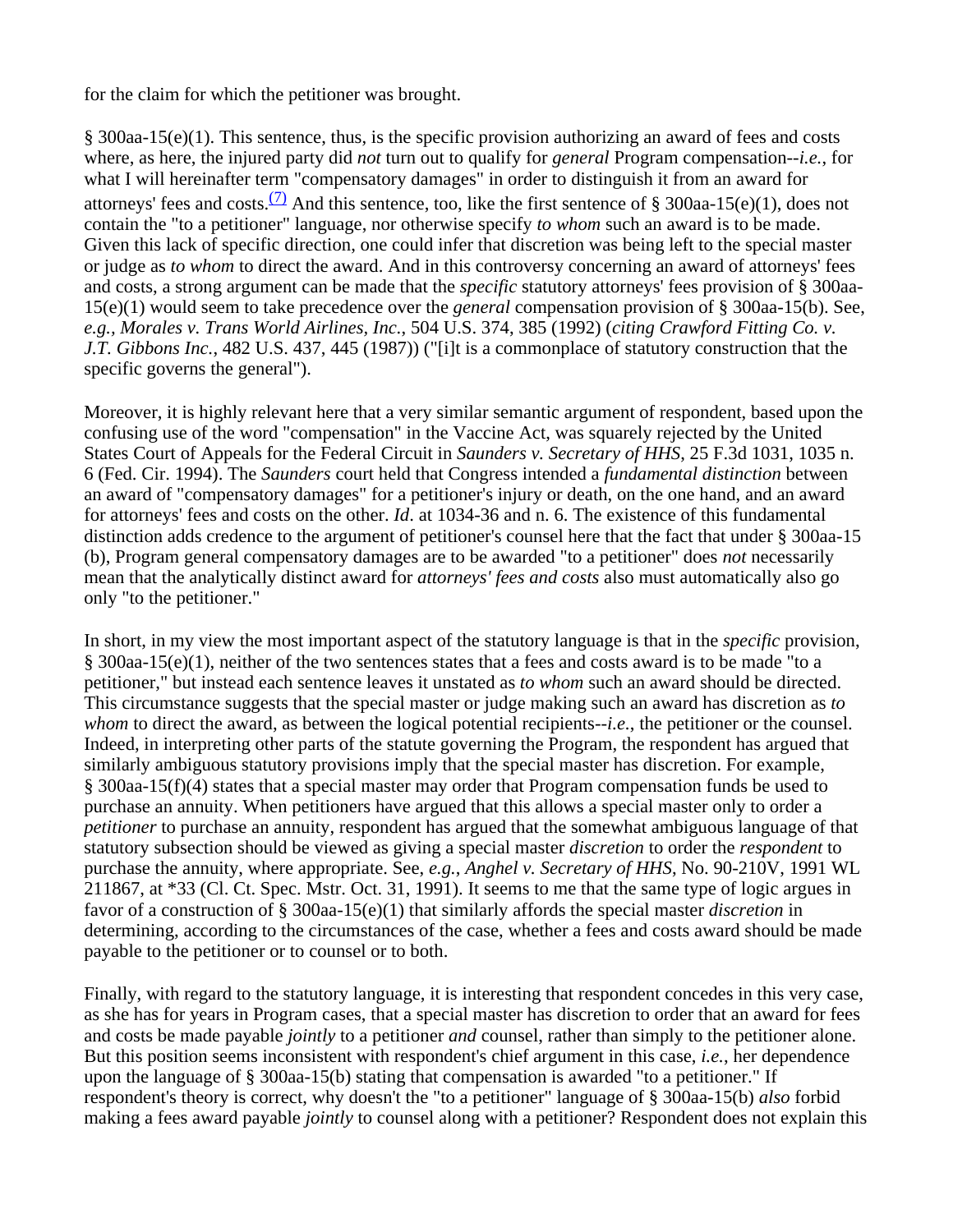inconsistency in her position.

# *2. Case law under other federal fee-shifting provisions*

In addition to the Program statute, of course, there also exist a number of other federal statutes under which a party may be awarded, by the court, an amount for his attorneys' fees and costs in a lawsuit, to be paid by the government or another adversarial party to the suit. I have examined the case law under these statutes, to see if any assistance on the issue here can be gained. Of those statutes, a few have in fact generated precedent that is of at least some relevance. I will first summarize below those precedents, as well as certain related cases, and then analyze them for potential assistance here.

# *a. Statutes in which the statutory language does not specify*

## *to whom the award is to be made*

A few federal fee-shifting statutes contain language that, like the language of § 300aa-15(e)(1) at issue here, states only that an amount may be awarded for attorneys' fees and costs, but does not specify *to whom* such an award may be made. In all of the handful of court decisions that I have found interpreting such statutes, the courts have concluded that such awards either *must* be made payable, or at least *may* be made payable, directly to the attorney involved.

One example--of special relevance here, as will be seen--concerns the attorneys' fee award available under the Civil Service Retirement Act, which states that the Merit Systems Protection Board "may require payment by the agency involved of reasonable attorney fees incurred by an employee." 5 U.S.C. § 7701(g)(1) (1982). Courts construing that statute, most notably the United States Court of Appeals for the Federal Circuit, have held that the attorneys' fee award should be paid to the *attorney* involved, not the client. *Jensen v. Department of Transportation*, 858 F.2d 721, 722-23 (Fed. Cir. 1988); *Blessin v. Department of Navy*, 26 M.S.P.R. 615, 617 (M.S.P.B. 1985).

The same result was reached with respect to the fee-shifting provision of another federal statute, the Fair Labor Standards Act, which provides that "[t]he court \* \* \* shall, in addition to any judgment awarded to the plaintiff or plaintiffs, allow a reasonable attorney's fee to be paid by the defendant \* \* \*." 29 U.S.C. § 216(b) . In *Rodriguez v. Taylor*, 569 F.2d 1231, 1244 (3d Cir. 1977), the Third Circuit observed that this provision "mandate[s] awards to successful plaintiffs," but also held that "since the object of the fee awards is not to provide a windfall to individual plaintiffs, fee awards must *accrue to counsel*." *Id.* at 1245.

# *b. Fees awards under "private Attorney General" doctrine*

In addition, a similar result has been reached by at least two federal courts under a general equitable principle, rather than a statute, that is used as a fee-shifting device in some cases. Under the so-called "private Attorney General" doctrine, when the outcome of a particular federal case has been found to have been of great benefit to the public interest, a federal court may shift some or all of the fees of the prevailing plaintiff to the defendant, in the general interest of encouraging such public-spirited litigation. (8) In *Wilderness Society v. Morton*, 495 F. 2d 1026 (D.C. Cir. 1974), rev'd on other grounds *sub nom. Alyeska Pipeline Serv. Co. v. Wilderness Society*, 421 U.S. 240 (1975), such an award of fees, to be paid by the defendant, was made by the court. The issue then, became whether the award should be paid to the plaintiffs in the action or to their counsel. The court decided that the award should be made directly to the *counsel*, since the basic purpose of the award was to encourage *attorneys* to participate in similar cases in the future. *Id.* at 1037.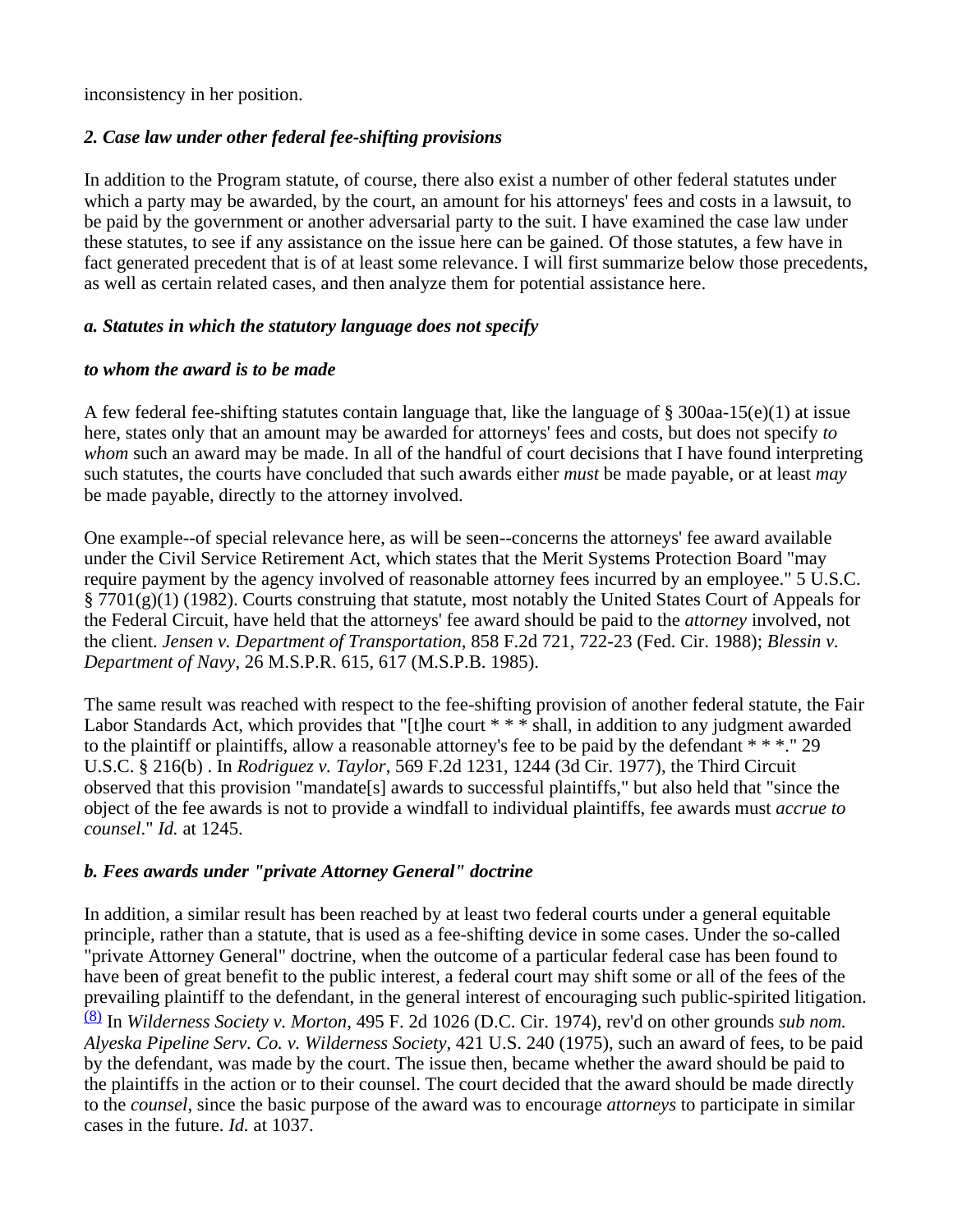Similarly, in *Brandenburger v. Thompson*, 494 F.2d 885 (9th Cir. 1994), an attorneys' fee award was also made under the "private Attorney General" doctrine, and the court added that "of course, the award should be made directly to the organization providing the services to ensure against a windfall to the litigant." *Id.* at 889. The "organization providing the services" was the American Civil Liberties Union, which had provided the legal representation. See also *Central R.R. and Banking Co. v. Pettus*, 113 U.S. 116, 124-25 (1885), in which the Supreme Court directed that an attorneys' fees award, also made in a non-statutory setting, be paid directly to counsel. $\frac{(9)}{9}$ 

### *c. Statutes in which the statutory language states that an*

### *award shall be made "to the prevailing party," or uses*

### *similar phrasing*

Other federal fee-shifting statutes, on the other hand, do contain language relevant to the issue of *to whom* the award is to be made. These statutes generally state that an award may be made "to the prevailing party" or "to the plaintiff," or that the court "may allow the prevailing party" an amount for his fees and costs. Thus, these statutes on their face indicate that the award is, at least nominally, made to the party, rather than to counsel. Based upon a strict interpretation of such language, a number of courts have interpreted these statutes to preclude any discretion by the court to make payment directly to counsel. At the same time, however, a number of other courts have concluded, even in the face of such statutory language, that an award may, or even should, be made directly to counsel. I will discuss both those groups of decisions, in turn.

### *(i) Cases declining to award payments to attorneys*

As noted above, a number of courts have interpreted the specific language of federal fee-shifting statutes to preclude payment of an award directly to counsel. For example, one fee-shifting provision, which was enacted as part of the Equal Access to Justice Act (EAJA), contains a provision that "[a]n agency that conducts an adversary adjudication shall award, *to a prevailing party* other than the United States, fees and other expenses incurred by that party in connection with that proceeding \* \* \*." 5 U.S.C. § 504(a) (1), emphasis added. Interpreting that statute, the United States Court of Appeals for the Federal Circuit declined to make an award directly to an attorney, stating that "under the language of the statute, the prevailing party, and not its attorney, is entitled to receive the fee award." *FDL Technologies v. United States*, 967 F.2d 1578, 1580 (Fed. Cir. 1992).

Similarly, another fee-shifting provision, also part of the EAJA, $\frac{(10)}{(10)}$  states that "a court shall award to a *prevailing party* other than the United States fees and other expenses \* \* \*." 28 U.S.C. § 2412(d)(1)(A), emphasis added. In commenting upon that provision, the Federal Circuit, as in *FDL Technologies*, concentrated on the specific phraseology of the Act: "As the statute requires, any fee award is made to the 'prevailing party,' not the attorney. Thus, [the prevailing party's] attorney could not directly claim or be entitled to the award. It had to be requested on behalf of the party." *Phillips v. GSA*, 924 F.2d 1577, 1582 (Fed. Cir. 1991). Other courts have indicated the same analysis in other cases arising under that same EAJA statute. *See Oguachuba v. INS*, 706 F.2d 93, 97 (2nd Cir. 1983); *United States v. McPeck*, 910 F.2d 509, 513 (8th Cir. 1990); *Panola Land Buying Ass'n v. Clark*, 844 F.2d 1506, 1510-12 (11th Cir. 1988). $\frac{(11)}{2}$ 

Another decision indicating a similar analysis was *Smith v. South Side Loan Co.*, 567 F.2d 306 (5th Cir. 1978). That case involved the Truth in Lending Act, which states that "[a]ny creditor who fails to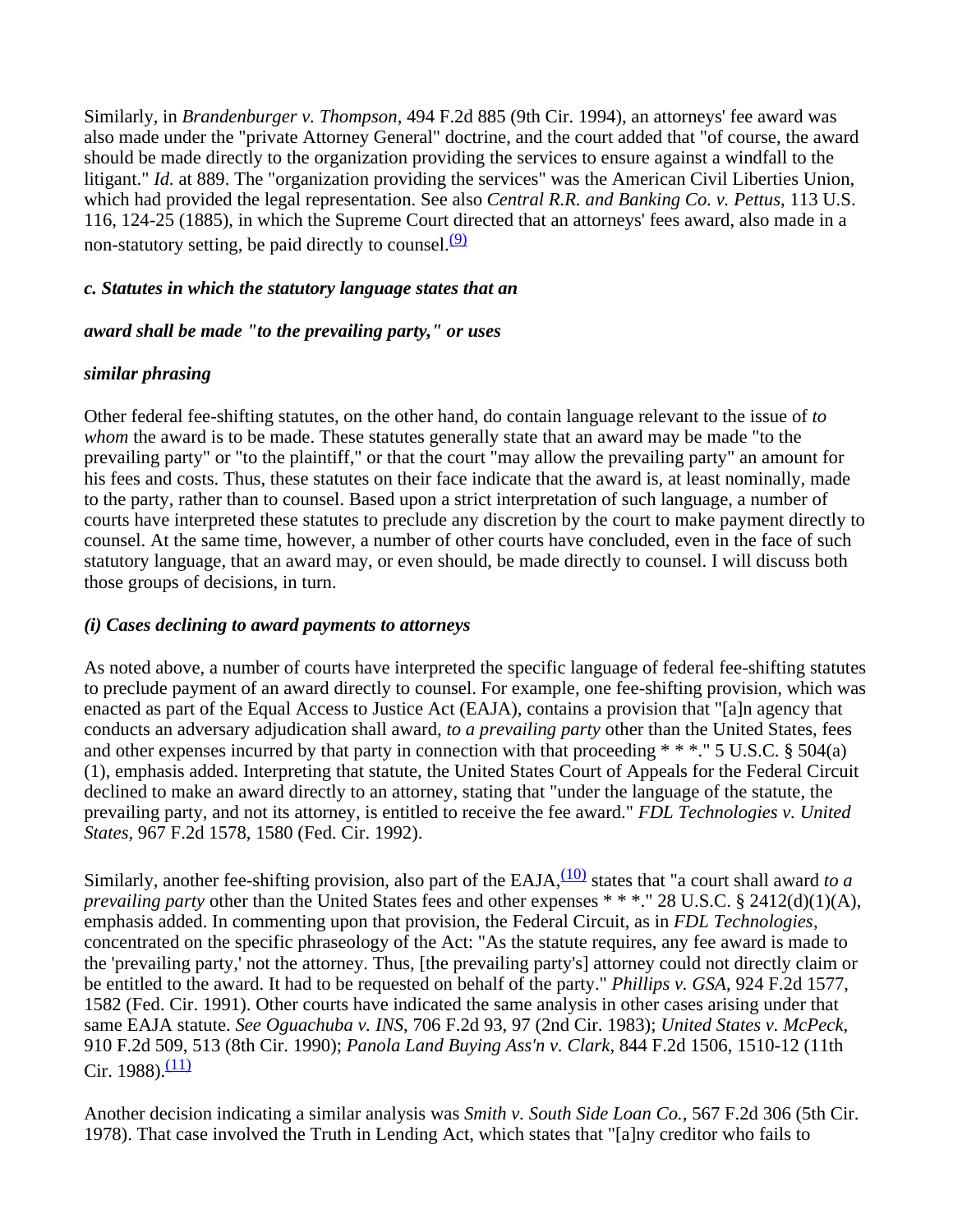comply with any requirement imposed under this part \* \* \* with respect to any person is liable *to such person* in an amount equal to the sum of \* \* \* the costs of the action, together with a reasonable attorney's fee \* \* \*." 15 U.S.C. § 1640(a), emphasis added. In *Smith*, the court observed that under this statutory language making the creditors liable specifically "to such person" against whom the creditor's misconduct was directed, an attorneys' fee award "is the right of the party suing and not the attorney representing him." *Id.* at 307. A similar ruling under the Truth in Lending Act was reached in *Freeman v. B & B Associates*, 790 F.2d 145, 149 (D.C. Cir. 1986).

Finally, the statute of this sort that has generated the greatest number of published decisions is the Civil Rights Attorney's Fees Awards Act of 1976, 42 U.S.C. § 1988. The relevant portion of that Act states that:

In any action or proceeding to enforce a provision of  $***$  [the civil rights statutes], the court, in its discretion, *may allow the prevailing party*, other than the United States, a reasonable attorney's fee as part of the costs.

42 U.S.C. § 1988 (Supp. IV 1980), emphasis added. Interpreting § 1988, a number of courts have indicated that because the statutory language specified that the court "may allow *the prevailing party*" (emphasis added) an amount for attorneys' fees, such an award therefore must go to the party, rather than counsel. *See*, *e.g., White v. New Hampshire Dept. of Employment Sec.*, 629 F.2d 697, 703 (1st Cir. 1980), *rev'd on other grounds*, 455 U.S. 445 (1982); *Brown v. General Motors Corp.,* 722 F.2d 1009 (2nd Cir. 1983); *Jonas v. Stack*, 758 F.2d 567, 570 n.7 (11th Cir. 1985); *Collins v. Romer*, 962 F.2d 1508, 1516 (10th Cir. 1992); *see also Midnight Sessions Ltd. v. Philadelphia*, 755 F. Supp. 652, 662 (E.D. Pa. 1991); *Richards v. Reed*, 611 F.2d 545, 546 n.2 (5th Cir. 1980); *Willard v. City of Los Angeles*, 803 F.2d 526, 527 (9th Cir. 1986).

### **(***ii) Cases authorizing payments directly to attorneys*

On the other hand, a number of federal court opinions have specifically approved the payment of attorneys' fees directly to the attorneys under these very same statutes. For example, with respect to the Truth in Lending Act, quoted above, a panel of the Fifth Circuit (in seeming conflict with the reasoning of another Fifth Circuit panel in *Smith v. South Side Loan*, *supra*) approved the payment of fees directly to counsel. In *Carr v. Blazer Fin. Servs.*, 598 F. 2d 1368 (5th Cir. 1979), that court stated that "the trial court \* \* \* [has] discretion to develop an appropriate mechanism by which the attorney could be paid. The method chosen here, the direct payment of fees to plaintiff's attorney, does not constitute an abuse of discretion." *Id*. at 1370. (See also a similar indication in *Plant v. Blazer Fin. Servs., Inc.*, 598 F.2d 1357, 1366 (5th Cir. 1979), a case which was a companion to *Carr*.) Subsequently, the same result was reached under the Truth in Lending Act by the Eleventh Circuit, which stated that "we find that it is the attorney who is entitled to fee awards in a TILA case, not the client." *James v. Home Constr. Co. of Mobile*, 689 F.2d 1357, 1358 (11th Cir. 1982).

Similarly, decisions have authorized payment of awards directly to counsel under the Civil Rights Attorney's Fees Awards Act of 1976, also quoted above. *See Shadis v. Beal*, 692 F.2d 924 (3rd Cir. 1982); *Dennis v. Chang*, 611 F.2d 302, 1309 (9th Cir. 1980). In the latter case, the Ninth Circuit stated that while it recognized that the district court's original direction of the fees award to the *plaintiffs* was "consistent with the statutory language authorizing a fee award to the 'prevailing party,' nevertheless to avoid a windfall the award should be made *to the organization that provided the legal services*." *Id.* at 1309, emphasis added; *see also Regalado v. Johnson*, 79 F.R.D. 447, 451 (N.D. Ill. 1978) (suggesting that an attorneys' fee award under  $\S$  1988 is the right of counsel).  $(12)$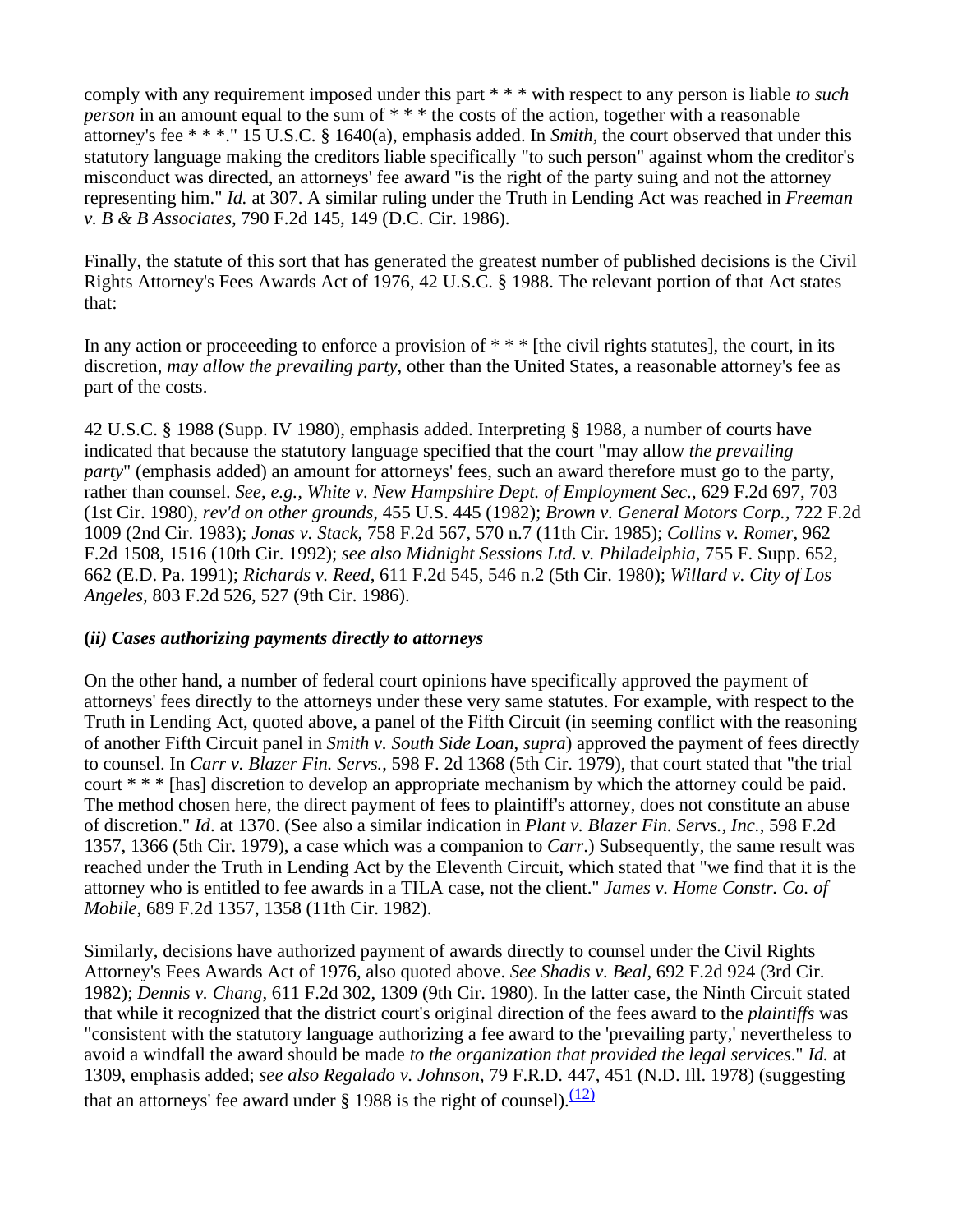Another decision in a similar vein involves an attorneys' fees provision of the Fair Housing Act (FHA), which stated that "[t]he court \* \* \* may award *to the plaintiff* actual damages, together with court costs and reasonable attorney fees in the case of a prevailing plaintiff." 42 U.S.C. § 3612(c), emphasis added. (13) In *Hairston v. R&R Apartments*, 510 F.2d 1090, 1093 (7th Cir. 1975), the Seventh Circuit concluded that a fees award under the FHA should go "directly to the [legal aid] organization providing the [legal] services," rather than the plaintiff. Similarly, in two cases under the Equal Access to Justice Act, fees awards were directed to be made directly to the counsel involved. *Grand Boulevard Improvement Ass'n v. City of Chicago*, 553 F. Supp. 1154, 1169 (N.D. Ill. 1982); *Wedra v. Thomas*, 623 F. Supp. 272, 278 (S.D.N.Y. 1985). In the latter case, the court added that it would be "foolish, if not imprudent" to pay the award of attorney fees to the prison inmates who were the prevailing parties. *Id*.

In addition to these cases, it is also noteworthy that there even exists one court of appeals opinion that seems to come out simultaneously on *both* sides of the issue. That is, in *Turner v. Secretary of Air Force*, 944 F.2d 804 (11th Cir. 1991), the court was interpreting 42 U.S.C. § 200e-5(k), under which the court "may allow *the prevailing party*" (emphasis added) an attorneys' fees award. In *Turner*, the court first articulated the rule set forth in such cases as *FDL Technologies* and *Brown v. General Motors, supra--i.e.*, that the award is to be made to the prevailing party, not the party's counsel. *Id.* at 807-08. The court then added a footnote, however, stating as follows:

This does not mean that fees may *never* be distributed directly to the attorney for the prevailing party. In some circumstances, any other method of disbursing attorneys' fees would be impractical.

*Id.* at 808 n.4, emphasis in original.  $\frac{(14)}{1}$ 

# *(iii) Supreme Court decisions*

Two Supreme Court opinions, while not precisely on point, have perhaps added some weight to the conclusion reached by the group of decisions discussed in part III(B)(2)(B)(i) above--*i.e.*, those *declining* to award fees directly to counsel based upon the "prevailing party" statutory language. First, in *Evans v. Jeff D.*, 475 U.S. 717 (1986), civil rights plaintiffs had reached a settlement of their underlying claim in which they explicitly waived their right to attorneys' fees under the Civil Rights Attorney's Fees Awards Act, 42 U.S.C., § 1988. The district court then denied a subsequent motion of plaintiffs' *counsel* for an award under that Act. The Supreme Court affirmed that ruling, rejecting the legal contention that a civil rights settlement waiving a fees award should never be approved. In so ruling, the court noted:

The language of the Act, as well as its legislative history, indicates that Congress bestowed on the "prevailing party" (generally plaintiffs) a statutory eligibility for a discretionary award of attorney's fees in specified civil rights actions. \* \* \* Thus, \* \* \* it neither bestowed fee awards upon attorneys nor rendered them nonwaivable or nonnegotiable \* \* \*.

*Id*. at 730-32. In a later case, *Venegas v. Mitchell*, 495 U.S. 82, 87 (1990), the Supreme Court ruled that § 1988 does not invalidate contingent fee contracts that would require a prevailing plaintiff to pay his attorney more than the amount that was awarded under § 1988. In so holding, the court stated that "[s] ection 1988 makes the *prevailing party* eligible for a discretionary award of attorney's fees. \* \* \*. [I]t is the party, rather than the lawyer, who is so eligible \* \* \*." *Id*. at 87, emphasis added.

# *(iv) The Lewis decision*

Another recent decision relevant here is *United States v. Jerry M. Lewis Truck Parts*, 89 F.3d 574 (9th Cir. 1996), a thoughtful opinion in which the court attempted to reconcile the conflicting cases set forth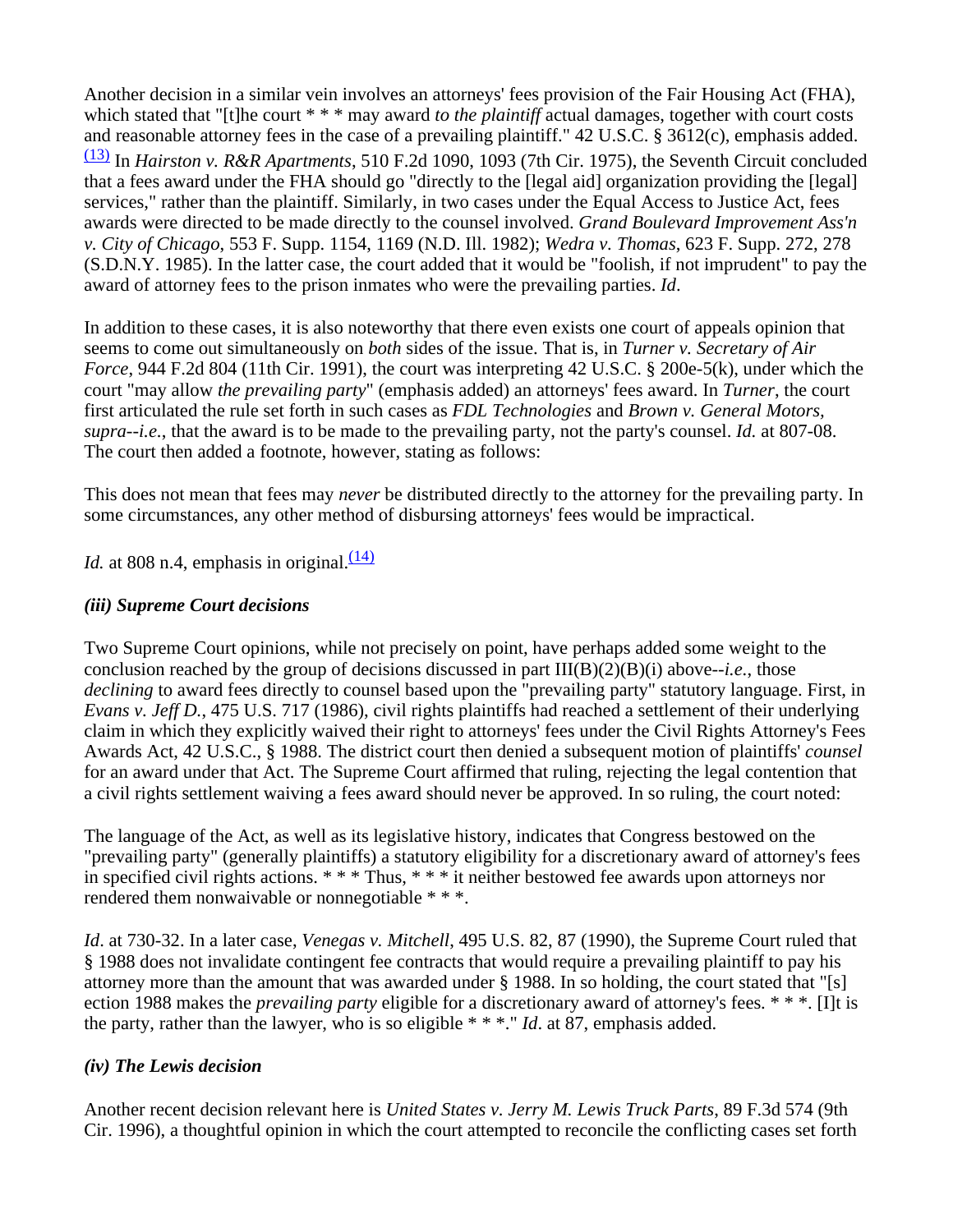above. *Lewis* involved yet another federal fee-shifting statute, 31 U.S.C. § 3730(d)(1) of the False Claims Act, in which the statutory language, interpreted literally, seemed to give the prevailing *plaintiff*, rather than counsel, the right to an award for his attorneys' fees and costs.<sup>(15)</sup> The *Lewis* court directly confronted the conundrum raised by such fee-shifting statutes, in nominally awarding the right to obtain a fees award to the *prevailing party*, when in fact all agree that the person who should ultimately receive the amount awarded is the *attorney* who provided the legal services. The court concluded that while only the party has the "right" or "power" to *request* that a fees award be made under the statute, once that right or power is exercised--simply via a request that funds be awarded--a right to *receive* the funds is thereby created *in the attorney*, and the award should therefore be paid directly to the attorney.

# *c. Analysis*

Obviously, the cases cited above take many different and confusing turns. Ironically, however, the precedent applicable to *this* case turns out, in my view, to be relatively clear. As I noted above, the feeshifting statutes can be divided into those that specify *to whom* the award is made--typically, to the "prevailing party"--and those that do not so specify. And as to the latter statutes, the case law, though limited, seems to be *unanimous* in permitting (or even requiring) an award to be made *directly to the attorney*. See the cases set forth at p. 8, *supra*. And that lesson is particularly clear in the jurisprudence of the Federal Circuit, whose rulings are binding precedent in this court, in the form of the decisions in *Jensen* and *FDL Technologies, supra*. In *Jensen*, the Federal Circuit made it clear that when the feeshifting provision does not contain restrictive language such as "to the prevailing party," it *is* appropriate for a court to make payment of a fees award directly to counsel. 858 F.2d at 722-23. And *FDL Technologies* reinforced the teaching of

*Jensen*, explaining that the difference in language between the two fee-shifting provisions at issue in the two cases--*i.e.*, the statute at issue in *FDL Technologies* contained "to the prevailing party" language, while the provison at issue in *Jensen* did not--compelled the different results in the two cases. *FDL Technologies*, 967 F. 2d at 1581.

Accordingly, the key question in this case becomes whether the statutory language at issue here is of the type at issue in *Jessen* or of the type at issue in *FDL Technologies*. And if one looks directly at the language of the statutory subsection *specifically* granting the authority to award amounts for attorneys' fees and costs, § 300aa-15(e)(1), the clear answer is that this is a *Jensen* type fee-shifting provision. That is, as detailed at pp. 6-7, *supra*, both of the pertinent sentences of § 300aa-15(e)(1) do *not* specify *to whom* such an award is to be made. Therefore, it is clear that if one looks at the language of § 300aa-15 (e)(1) as the relevant statutory language, then under the precedent of *Jensen* and *FDL Technologies*, it is perfectly appropriate to direct the award in this case directly to petitioner's counsel.

That, however, does not end the discussion. As explained above, respondent points not to the language of § 300aa-15(e)(1), but to the *general* compensation provision of § 300aa-15(b), which states broadly that Program compensation is to be awarded "to a petitioner." But I cannot agree with respondent that one should compare the *general* compensation provision of § 300aa-15(b) to the very specific *attorneys' fees* provisions at issue in *Jensen* and the similar cases. For example, in *Jensen*, the court looked to the specific language of 5 U.S.C. § 7701(g)(1), which is the *attorneys' fees provision* of the Civil Service Reform Act. 858 F. 2d at 723. It did not look to the language of the *general damages* provision of the Civil Service Reform Act. Analgously, in this case it makes sense to look to the language of the *specific attorneys' fees provision* of § 300aa-15(e)(1), rather than the general damages provision of § 300aa-15 (b).

Therefore, I conclude that applying the binding precedent of *Jensen* and *FDL Technologies* to this case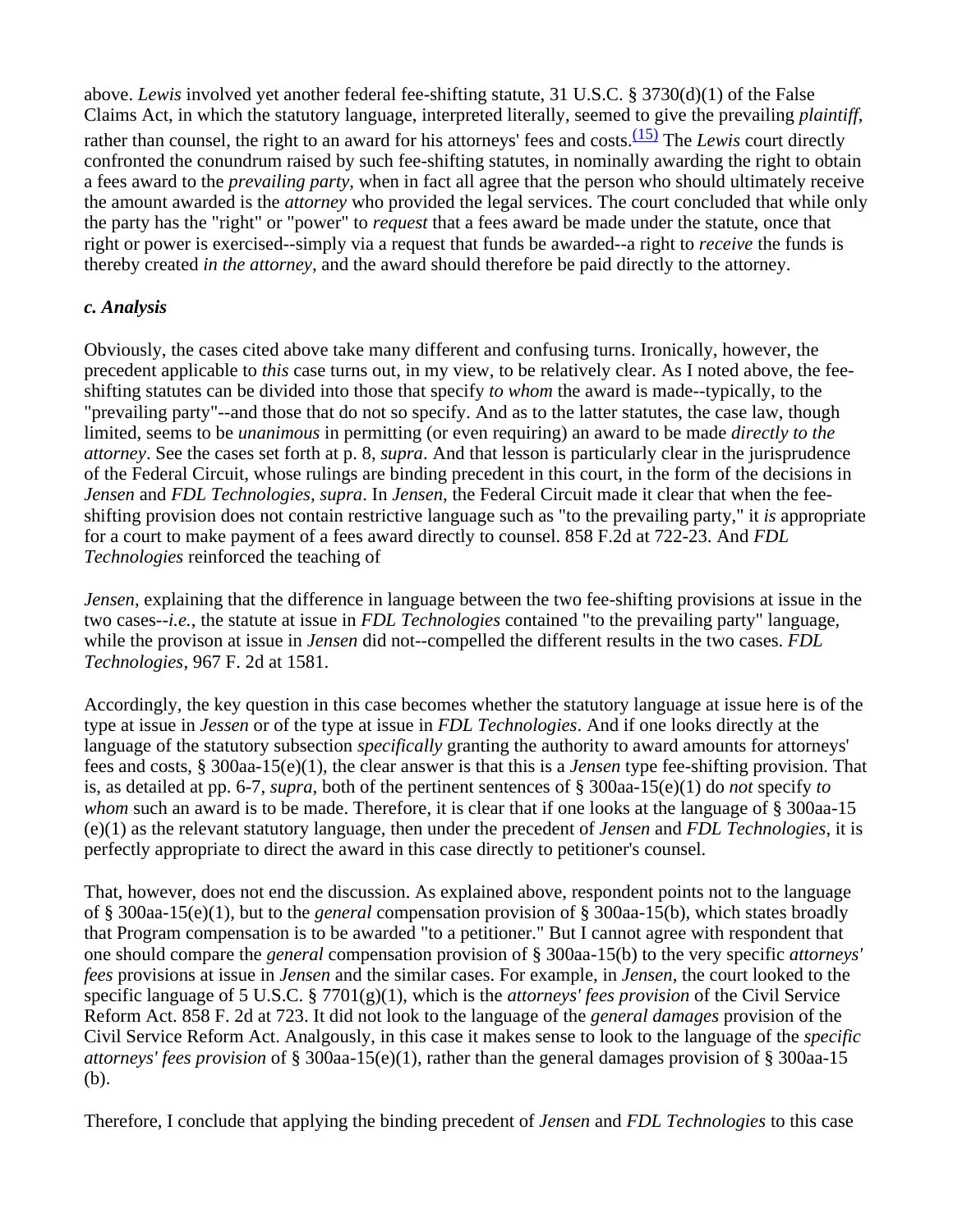produces a clear-cut result. As those cases indicate, I must look to the actual language of the *specific attorneys' fees provision*, in this case § 300aa-15(e)(1). And because § 300aa-15(e)(1) does not contain a specification as *to whom* the award should go, under *Jensen* and *FDL Technologies* I have discretion to make an award payable directly to the counsel involved. $\frac{(16)}{2}$ 

## *3. The Beck decision*

Respondent argues that one reason that a Program award of fees and costs should always be made to the petitioner rather than counsel is because the purpose of such an award is to "reimburse" a petitioner for "the liability \* \* \* incurred" to his attorney for fees and costs. (*See* brief filed Nov. 18, 1996, p. 5.) But the concept of a Program petitioner's "liability" to his attorney, in my view, actually cuts *against* respondent's position in this case. The reason is simply that under the decision in *Beck by Beck v. Secretary of HHS*, 924 F.2d 1029 (Fed. Cir. 1991), a Program petitioner in effect *has no "liability"* to his counsel for fees and costs incurred.

The *Beck* decision interpreted § 300aa-15(e)(3), which states that no attorney may charge any fee for services in connection with a Program case "which is in addition to any amount awarded" by the court under § 300aa-15(e)(1). In *Beck*, the Federal Circuit ruled that under § 300aa-15(e)(3) counsel in a Program proceeding may *not* seek from the petitioner *any* payments, for fees or even for reimbursement of costs advanced by the counsel, in addition to the fees and costs award granted by the court pursuant to § 300aa-15(e)(1). *Id.* at 1032-37. Therefore, as a practical matter, there simply exists no "liability" of a Program *petitioner* to his counsel. Rather, in effect, an attorney in a Program case can look only to the *court* for compensation. There is no effective "liability" for which a *petitioner* needs to be "reimbursed."

To the contrary, the fact that Congress saw fit to extinguish any liability of a petitioner to his counsel, and to instead direct counsel to seek payment *solely* from the Program pursuant to § 300aa-15(e)(1), is in my view strong support for the interpretation of the statute advanced by petitioner's counsel in this case. That is, by enacting § 300aa-15(e)(3), Congress fundamentally changed the nature of the attorney-client relationship, at least as far as the area of attorney compensation is concerned, from the ordinary attorney-client relationship in most types of legal proceedings. In most other contexts, a party and his counsel are free to enter into almost any kind of agreement concerning attorney compensation, and then it is that party's duty to satisfy such agreement. If the party is able to obtain funds from his legal adversary under a fee-shifting statute with which to pay his counsel, that is fine, but in any event it remains the *party's duty* to compensate his counsel. In the Program, in contrast, in effect the basic duty to compensate counsel is *shifted* from the petitioner to the *Program itself*. The petitioner's attorney is *forbidden* to collect directly from the petitioner, and instead must apply to this court for compensation pursuant to § 300aa-15(e)(1), and must accept whatever this court elects to award.

And the fact that this attorney-client payment relationship under the Program is so different from ordinary litigation is, in my view, extremely relevant to the controversy here at issue. That is, under § 300aa-15(e)(3) and *Beck*, the duty of *compensating* petitioners' attorneys under the Program really shifts from the petitioners to the court itself. Therefore, why should the special masters and judges not have the discretion to order payment directly to such counsel? To the contrary, when the statutory provisions at issue here are interpreted, as they should be, in light of § 300aa-15(e)(3) and the holding in *Beck*, there is additional reason to interpret them as conferring *discretion* upon the special masters to order payment directly to counsel in appropriate circumstances.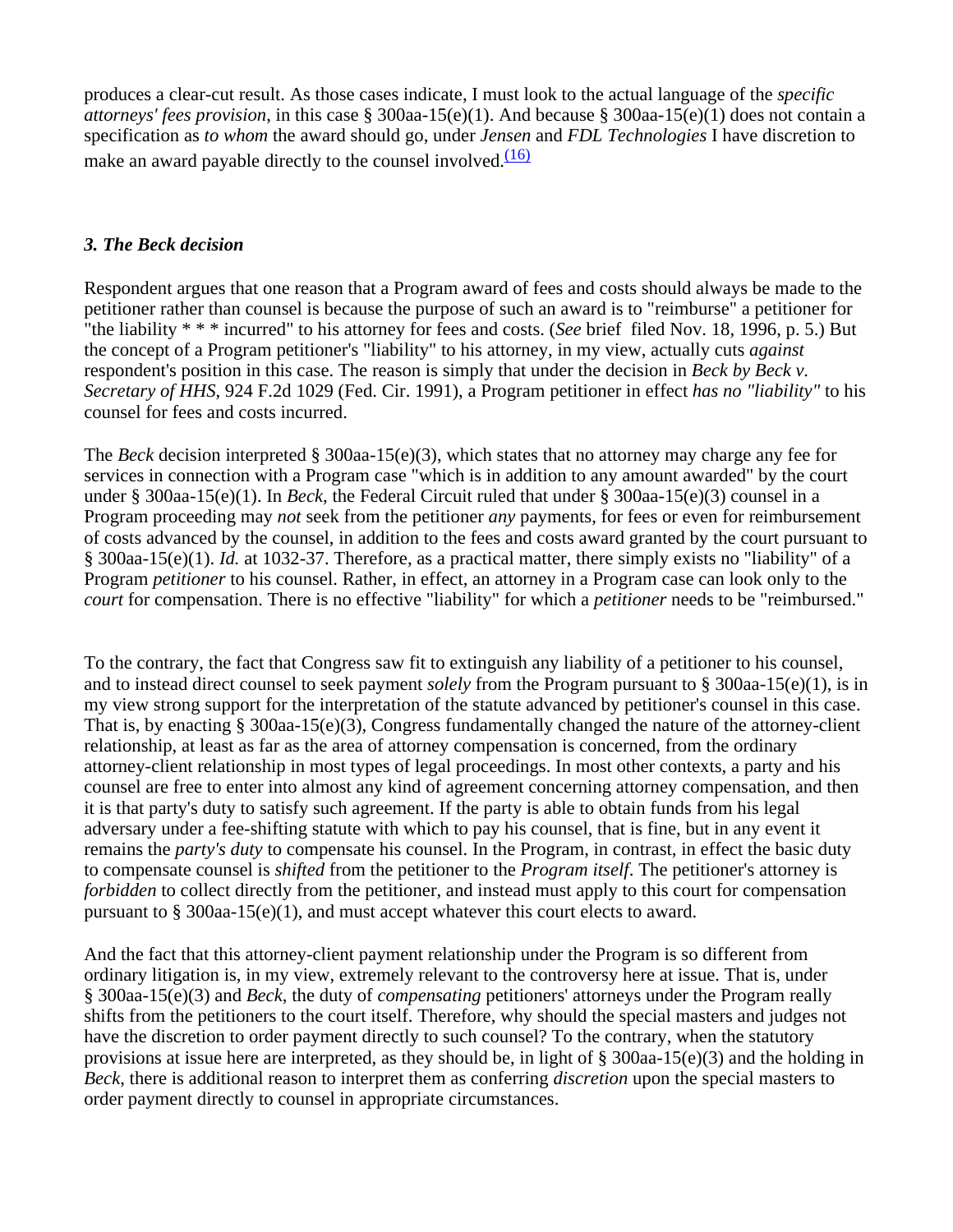# *4. "Appropriate venue" argument*

Respondent has also argued that this court is not "the appropriate venue" in which "to determine the appropriate distribution of any award for fees and costs between petitioner and her counsel." (*See* brief filed Nov. 18, 1996, p. 6.) Respondent seems to argue that all this court ought to do concerning an application under § 300aa-15(e)(1) is to determine the total amount due, and then to jointly award it to petitioner and counsel. If a petitioner and counsel wish to squabble about the proper distribution, this court need not be bothered, respondent suggests. Rather, an attorney could always sue his client in a local court--or a petitioner could sue his attorney--if the allocated funds were not distributed in an appropriate fashion.

This argument of respondent, first, seems rather callously indifferent to the practical problems sometimes faced by petitioners' counsel under the Program. Respondent would, for example, ignore the plight of an attorney in a situation like the one here, in which the attorney has performed work and is clearly due funds, but obviously has little hope of getting the petitioner to co-sign a check over to counsel. Respondent would leave such counsel with the burden of suing his own client in a local court to obtain a simple signature on a check, an exercise that obviously could be costly and time- consuming. Further, respondent's position would also result in an overall use of judicial resources that is wasteful, by requiring local courts to get into controversies that could easily have been resolved in this court by a special master that was already fully familiar with the

case. Such a court-shifting result would be especially ironic, since one reason for enactment of the Program was to *ease* the burden of vaccine-related tort suits on the state and federal courts of general jurisdiction.

Finally, this position of respondent also seems, as a matter of law, to take too narrow a view of the proper role of this court in supervising the allocation and distribution of Program fees and costs awards. Again, the decision in *Beck*, *supra*, is instructive. (And, again, the position of respondent here is ironic, for in *Beck* the respondent seems to have argued for an *expansive* view of this court's role in supervising the allocation and distribution of Program fees awards.<sup>(17)</sup>) In *Beck*, the petitioner's counsel argued-very much like respondent argues in this case--that a judge or special master of this court should merely determine the *total amount* of a Program fees and costs award, and then remove itself from the question of how that amount is ultimately *divided* between petitioner and counsel. Both this court and the Federal Circuit emphatically rejected that argument. The court of appeals emphasized that this court "was certainly authorized to specify how much compensation was to be paid *to whom*. \* \* \*. Such a specification was \* \* \* a necessary part of [the court's] duty *to allocate victim and attorney compensation* in the manner Congress intended." 924 F. 2d at 1036 (emphasis added). Thus, although the issue here is slightly different, the relevant teaching of *Beck* is that there is no reason why this court, in ruling upon a request for attorneys' fees and costs, should not fully utilize its powers and discretion in order to advance the Program's goals. It seems obvious to me that it will advance the Program's goals if Program petitioners have good access to counsel to assist them in pursuing their claims, and that taking measures such as my direction here, that the check be made payable to counsel, will encourage counsel to participate in Program proceedings. Therefore, it would seem that this aspect of the *Beck* decision would also argue in favor of interpreting the statute to authorize payment of fees and costs awards directly to counsel in appropriate cases.

# *5. Respondent's cited case law*

Next, I note that in support of her position in this case, respondent has cited two unpublished orders of judges of this court. (*See* brief filed Nov. 18, 1996, pp. 3, 5.) In doing so, however, respondent has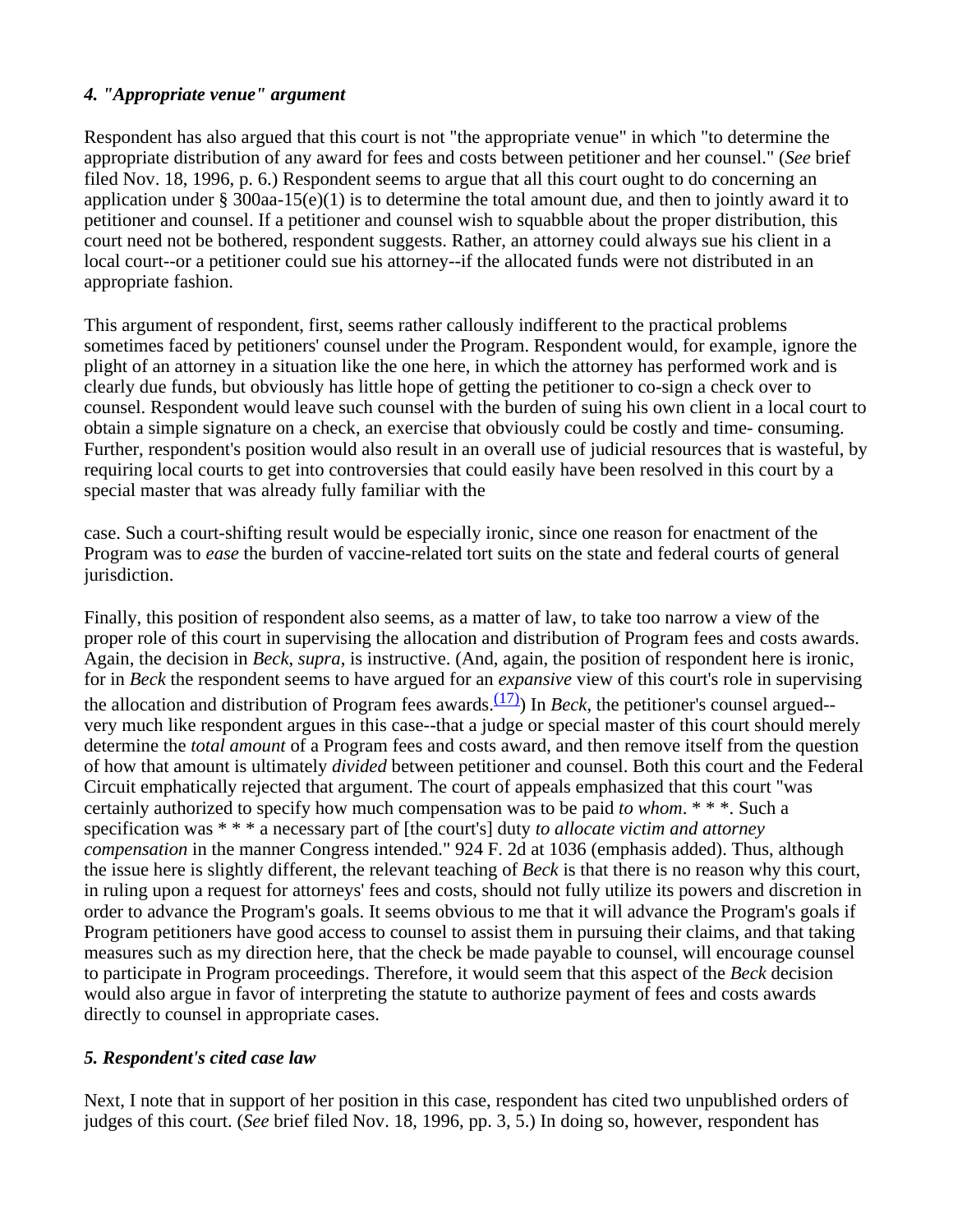violated Rule 52.1 of the Rules of this court, which unambiguously states that "[u]npublished opinions and orders of the court \* \* \* *may not be cited by counsel* as authority" (emphasis added). The same rule also states that such unpublished documents "shall not be employed as authority by this court." Therefore, as a special master of this court, I will not myself cite these unpublished materials. $\frac{(18)}{(18)}$ 

## *6. Anti-Assignment Act*

Respondent also has suggested, without explanation, that payment of a fees and costs award directly to counsel would violate the "Anti-Assignment Act, 31 U.S.C. § 3727." (*See* brief filed Dec. 23, 1996, p. 3.) I have examined that statutory citation, however, and find nothing that would contradict my legal conclusion here.

The cited statutory section, part of the Anti-Assignment Act, reads, in pertinent part, as follows:

(a) In this section, "assignment" means--

(1) a transfer or assignment of any part of a claim against the United States Government or of an interest in the claim \* \* \*.

(b) An assignment may be made only after a claim is allowed, the amount of the claim is decided, and a warrant for payment of the claim has been issued. \*\*\*

31 U.S.C. § 3727 (1994). Thus, the provision in essence means that when an individual has a claim against the United States, such claim may not be transferred to another until the validity and amount of the claim have been determined and a formal "warrant" for payment of the claim has been issued to the original claimant. Or, more precisely, the statute means that if such a transfer is purportedly made, the transferee *may not enforce the claim* against the United States. *See*, *e.g.*, *Pittman v. United States*, 127 Ct. Cl. 173, 180, 116 F. Supp. 576, 580 (1953).

I cannot agree that this provision is relevant to the issue here. An example of what the Anti-Assigment Act was intended to prevent is provided in *Kearney v. United States*, 152 Ct. Cl. 202, 285 F.2d 797 (1961). In that case, attorneys brought an action against the United States arising out of a claim that their former clients, the Dollars, had against the government. The attorneys claimed, in effect, that the Dollars had previously transferred to the attorneys a partial interest in their claim against the government. The Court of Claims rejected the suit, holding that "a contract between an attorney and a client which gives the attorney an interest in the client's claim against the Government is exactly what the anti-assignment statute forbids." 285 F. 2d at 800. A situation analgous to *Kearney*, therefore, would occur if a person allegedly injured by a vaccination, who had not yet filed a Program claim on account of the injury, attempted to transfer to someone else the right to collect a Program award of compensatory damages for the injury. Such an assignment would clearly seem to violate the Anti-Assignment Act.

In my view, the situation here is quite different. Petitioner's counsel is not asserting any interest in his client's right to *compensatory damages* under the Program. (Indeed, the petitioner's case was dismissed for failure to demonstrate entitlement to any such compensatory damages.) In contrast to *Kearney*, counsel is not attempting to enforce against the United States an agreement reached between himself and his client. Rather, counsel here is simply seeking fulfillment of a *separate provision* of the Program statute, § 300aa-15(e)(1), which explicitly makes the United States liable--but doesn't specify *to whom* the government is liable--for attorneys' fees and costs.

In short, in arguing that the Anti-Assignment Act applies here, the respondent is essentially "begging the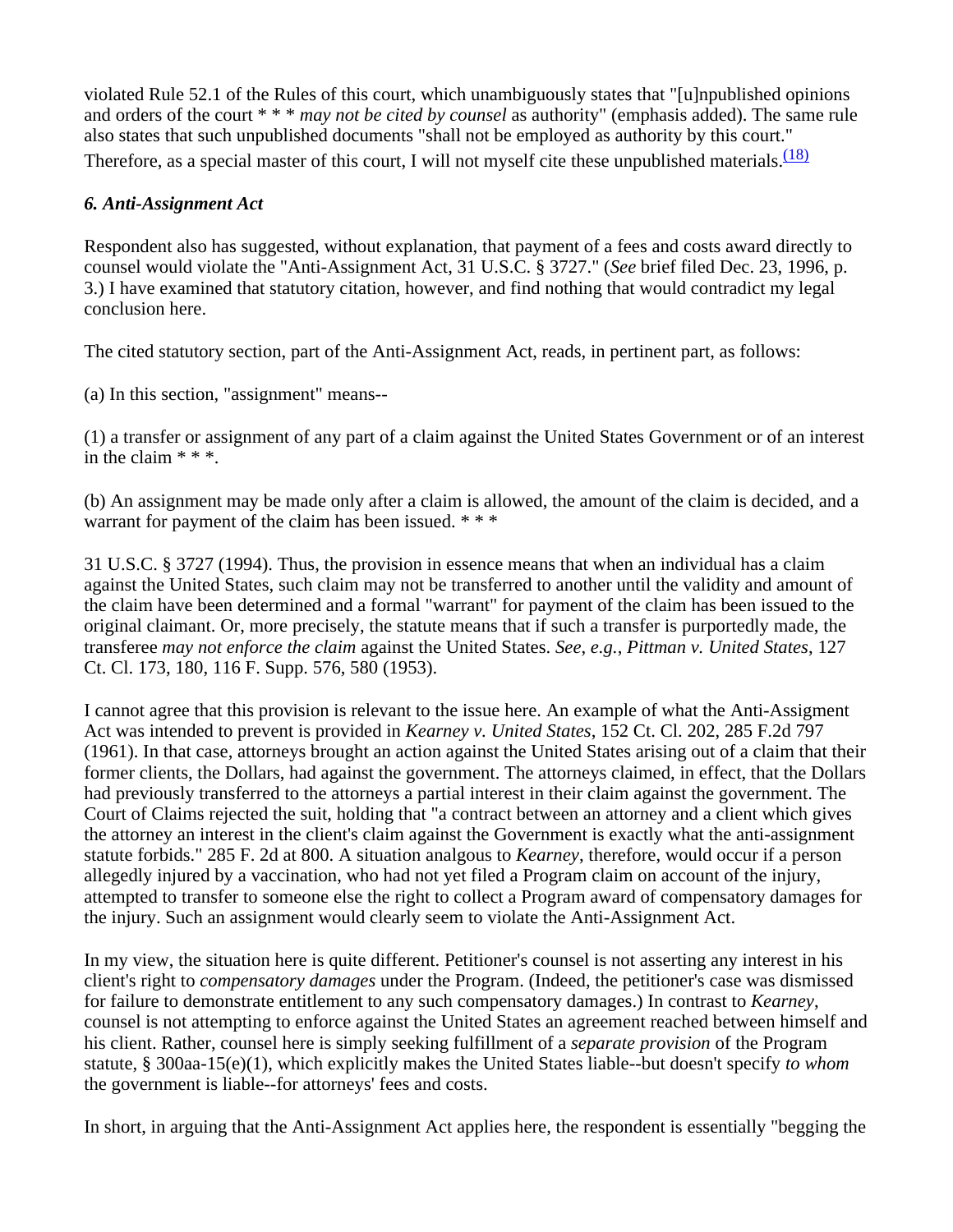question" concerning the issue here. That is, logically, for the Anti-Assignment Act to come into play here, one must first *assume* that the right to an award for attorneys' fees is always that of the petitioner, and never that of the counsel. But that is the very issue to be decided in this case.

As a final note concerning the Anti-Assignment Act, I note that another case in which that Act was at issue is also of some relevance here. In *Schwartz v. United States*, 16 Cl. Ct. 182 (1989), this court ruled that the Anti-Assignment Act prohibited an attorney from advancing against the United States a claim that the attorney's former client had against the Bureau of Indian Affairs. As relevant here, however, the court *explicitly contrasted* the result that it reached in *Schwartz* with the result that was reached in *Jensen v. Dept. of Transportation*, discussed above at p. 8, in which the Federal Circuit ruled that an *attorneys' fees award* in a Civil Service Retirement Act case *could* be made directly to the attorney, rather than the plaintiff. In other words, the *Schwartz* opinion indicated the view of that judge that the Anti-Assignment Act would *not* apply to the type of situation here, involving an *application for attorneys' fees* under a fee-shifting statute at the conclusion of litigation.

# *7. Issue of costs borne by petitioners themselves*

One other consideration is worthy of a brief discussion. One potential problem with the practice of directing payment of a Program attorneys' fees and costs award directly to an attorney would be the possibility that the attorney might have neglected in the application to claim any costs that the *petitioners themselves* had expended on the case. Safeguards to prevent such a mistake, however, exist.

First, on July 24, 1995, the Chief Special Master issued General Order No. 9 of the Office of Special Masters. This document directed that with respect to *all* fees and costs applications in Program cases (regardless of what form of payment of the award is requested), a statement *signed by the petitioners themselves* is to be included, stating whether the petitioners incurred any costs themselves. This safeguard assures, therefore, in all Program cases, that a petitioner's own incurred costs will not be inadvertently missed.

Second, I note that in this case, petitioner's counsel could not supply such a statement, since his client has declined to communicate with him. However, I gave the petitioner in this case a chance to directly notify this court of any costs that she had borne, by my "Notice" to her dated July 25, 1997. Petitioner, despite apparently receiving this Notice (as indicated by the certified mail return slip contained in the Clerk's file of this case), did not respond.

Accordingly, I find that after taking measures such as requiring the "General Order No. 9" statement, and sending the Notice that I sent in this case, it may be proper in appropriate cases to direct payment of an attorneys' fees and costs award directly to counsel. $\frac{(19)}{2}$ 

### *8. Summary and conclusion*

My experience under the Program indicates that, as one would hope, the type of circumstances that prompt me to direct payment of the award to counsel in this case are *not* terribly common in Program cases. In most Program cases, whether the petitioner obtains an award of compensatory damages or not, a communicative and cooperative relationship is maintained between petitioners and counsel. Therefore, in such cases, when an award for attorneys' fees and costs is made, it matters not to whom the check is made payable. Even if the check is made payable solely to the petitioners, or jointly to petitioners and counsel, the petitioners are quite willing to sign the check so that the funds intended for their counsel can be received by that counsel. Such a situation exists, happily, in the large majority of Program cases.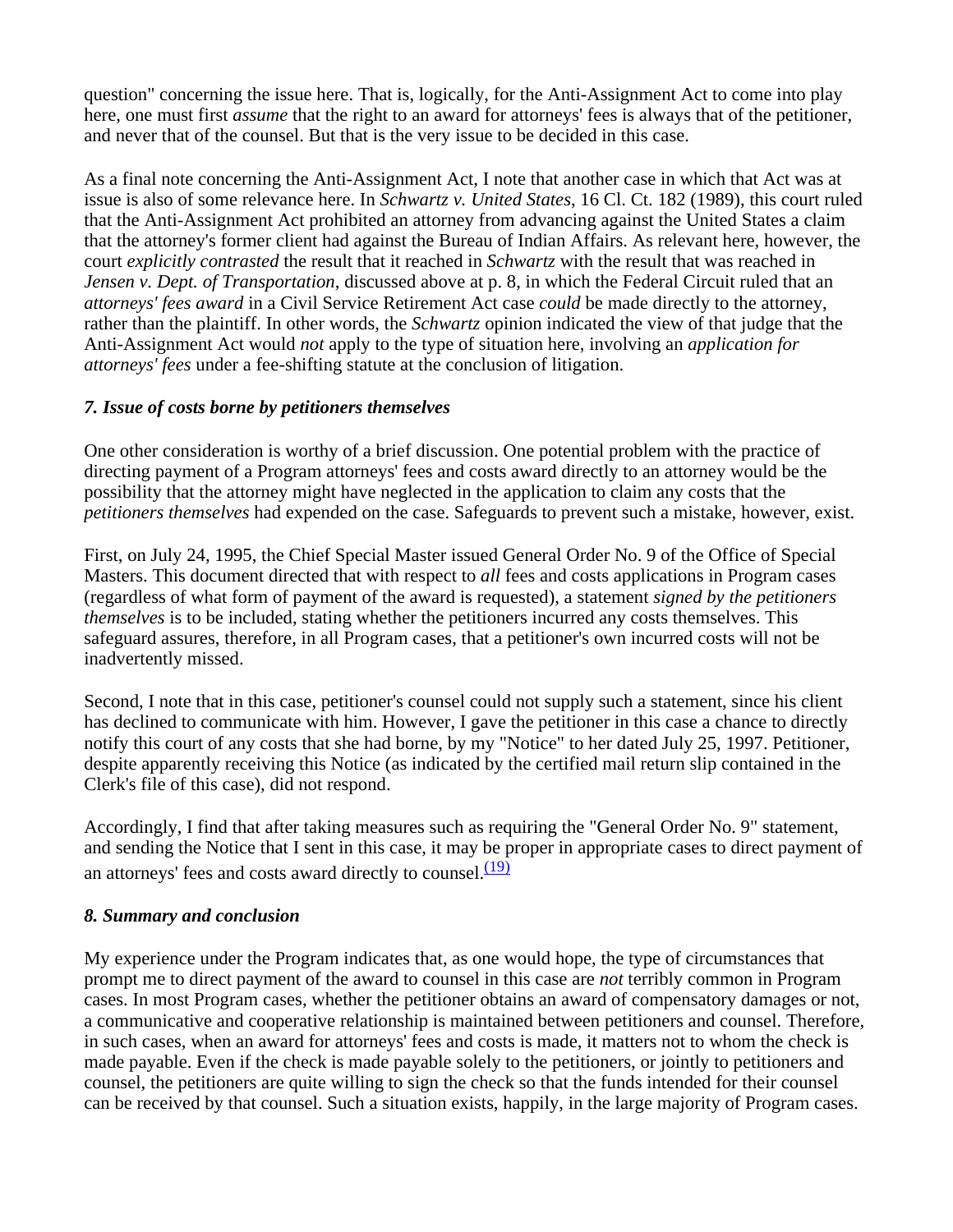However, as with any rule, there are exceptions. Out of the several thousand cases processed under the Program during the last nine years, a number of problem situations have arisen in which attorneys who have delivered services and advanced costs on behalf of Program petitioners have been unable to receive the compensation intended for them under  $\S$  300aa-15(e)(1). As noted above, there exist no published opinions under the Program discussing this type of situation. But, based upon unpublished opinions and informal oral complaints of attorneys who have represented Program petitioners, it appears that on a substantial number of occasions fees and costs awards have been made, with checks payable solely or jointly to the petitioners, and the checks have ended up going uncashed, because a petitioner could not or would not cooperate. In some such instances, a petitioner simply cannot be found, and in other cases petitioners have simply refused to communicate with counsel or to sign the checks.<sup>(20)</sup> In some situations, the attorneys involved have simply allowed the checks to go uncashed, finding it too costly or too unpalatable to sue their former clients. In other cases, suits in local courts have in fact been filed. In some cases, special masters have acted as mediators between counsel and petitioners, attempting to coax petitioners into endorsing such checks. Indeed, I am informed that recently certain Program attorneys testified as to the seriousness of this problem before the National Vaccine Advisory Committee. (*See* 42 U.S.C. § 300aa-5.) It seems likely that the existence of this problem, if unresolved, could discourage attorneys from agreeing to represent Program petitioners.

The reaction of respondent to the existence of such unfortunate situations is that a special master should simply shrug and say that "that is the problem of the attorney or of some other court, not my problem." In my view, that would be an incorrect and unfortunate position for this court to take. For all the reasons stated above, it is my opinion that the language of § 300aa-15(e)(1), which does not specify *to whom* an award for attorneys' fees and costs is to be directed, affords the special masters of this court *discretion* to direct payment of an award to counsel, in appropriate circumstances. And I find that the circumstances of this case make it an appropriate one in which to direct payment of the award directly to counsel.

### **IV**

### **SUMMARY AND CONCLUSION**

The following amounts are allowed for attorneys' fees and costs:

Attorneys' fees (50.4 hours x \$125/hour) \$6,300.00

Costs 906.17

Total \$7,206.17

Accordingly, my decision is that an award for fees and costs shall be made in the total amount of \$7,206.17 pursuant to 42 U.S.C. § 300aa-15(e)(1). Further, the check for that amount is to be made

payable to directly to petitioner's counsel, Mr. Ronan. The Clerk of this court is hereby instructed to ensure that the judgment in this case comports with the direction of the previous sentence.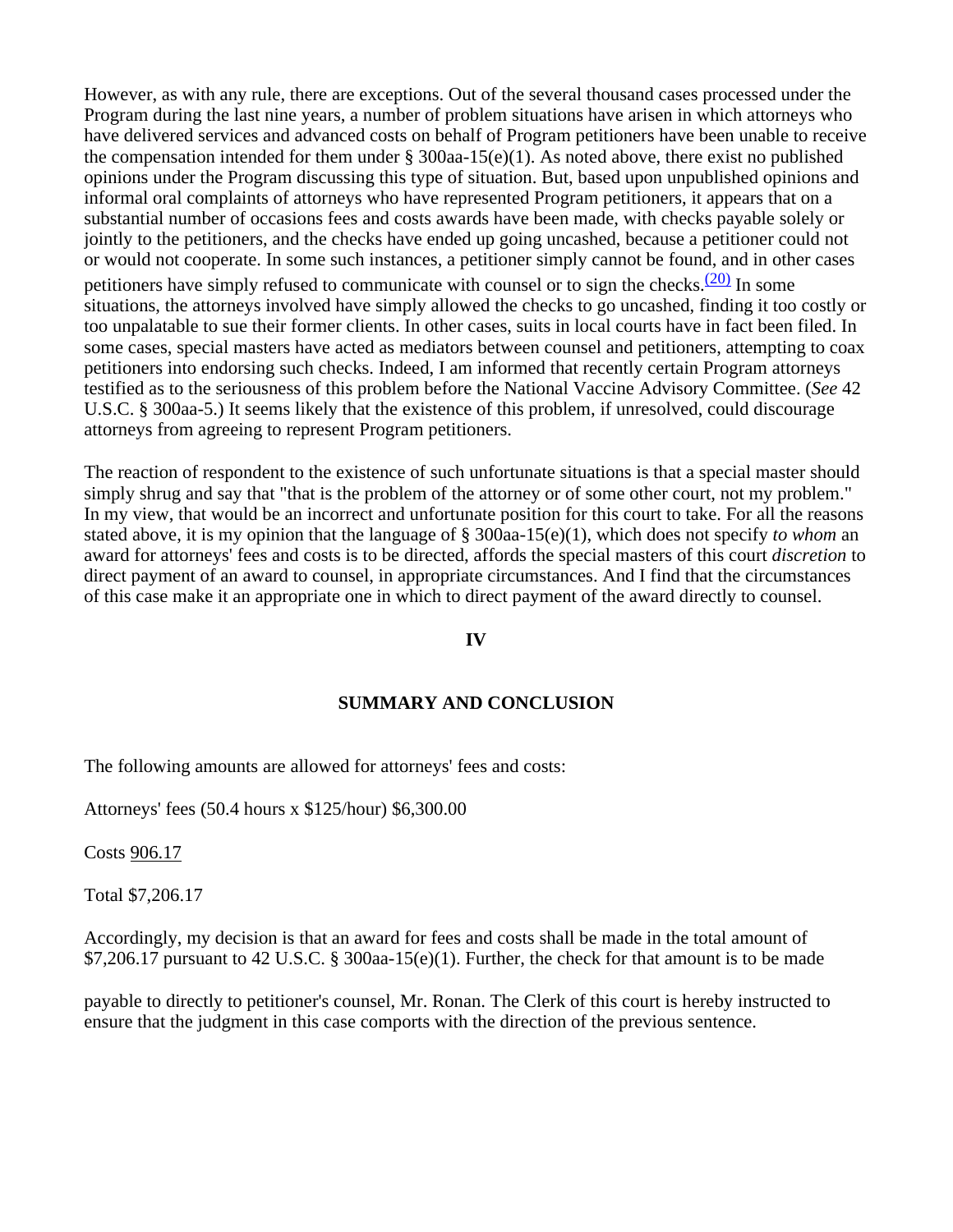George L. Hastings, Jr.

\_\_\_\_\_\_\_\_\_\_\_\_\_\_\_\_\_\_\_\_\_\_\_\_\_\_\_\_\_\_

Special Master

1. The applicable statutory provisions defining the Program are found at 42 U.S.C. § 300aa-10 et seq. (1994 ed.). Hereinafter, for ease of citation, all "§" references will be to 42 U.S.C. (1994 ed.).

2. There seems to be some confusion whether the "petitioner" in this case is the injured party, Jana Heston, or her mother, Darcy Heston. A close reading of the petition, however, indicates that it was intended that Darcy Heston in fact be the "petitioner," as guardian/conservator for her mentally retarded daughter, Jana. Accordingly, I will refer to Darcy Heston as the "petitioner."

3. Respondent has argued that I should defer any resolution of the claim until petitioner signs a statement specifying any costs that she has incurred personally. But since petitioner has declined to communicate with her counsel, it is appropriate to waive that requirement in this case.

4. The Supreme Court has declared that "[t]he standards set forth in [the *Hensley*] opinion are generally applicable in all cases in which Congress has authorized an award of fees to a 'prevailing party.'" *Hensley*, 461 U.S. at 433 n.7. Most recently, that Court in *Blanchard* v. *Bergeron*, 489 U.S. 87, 94, 109 S. Ct. 939, 945 (1989), reaffirmed its view that such approach is "the centerpiece of attorney's fee awards."

5. Once a total, sometimes called the "lodestar," is reached by multiplying the reasonable hourly rate by the number of hours expended, it may then be appropriate in a few cases to adjust the lodestar upward or downward based on the application of special factors in the case. *Hensley*, 461 U.S. at 434; *see also Martin v. United States*, 12 Cl. Ct. 223, 227 (1987) (remanded in part on other issue, 852 F. 2d 1292 (Fed. Cir. 1988)). However, the recent teaching of the courts has been that such adjustments are to be made only in the very exceptional case, on the basis of a specific and strong showing by the fee applicant. *See, e.g., Blum v. Stenson*, 465 U.S. 886, 898-902 (1984); *Hensley,* 461 U.S. at 434 n.9; *Copeland v. Marshall*, 641 F. 2d 880, 890-94 (D.C. Cir. 1980) (*en banc*). Here, counsel has not requested any such adjustment of the "lodestar" figure.

6. It may be noted that the corresponding provision for compensation in Program cases involving vaccines administered *after* October 1, 1988, § 300aa-15(a), contains very similar language, so that the analysis would not seem to be any different in a case involving a vaccine administered after that date.

7. See *Saunders v. Secretary of HHS*, 25 F.3d 1031, 1035 n. 6 (Fed. Cir. 1994).

8. The scope of the cases in which such non-statutory fee-shifting may take place was greatly restricted in the Supreme Court's *Alyeska* decision, cited above, but it remains an option in some cases.

9. Of course, in the latter three cases discussed above, the court-ordered fees awards were not made under a statute at all. But I have included these cases at this part of my discussion since they illustrate the same principle as the cases under the fee-shifting statutes--*i.e.*, the principle that when a fees award is to be made and the court is not constrained by statutory language such as "to the prevailing party," the courts have found no reason not to award fees directly to counsel, in appropriate cases.

10. 5 U.S.C. § 504 applies to administrative agency proceedings, while 28 U.S.C. § 2412 applies to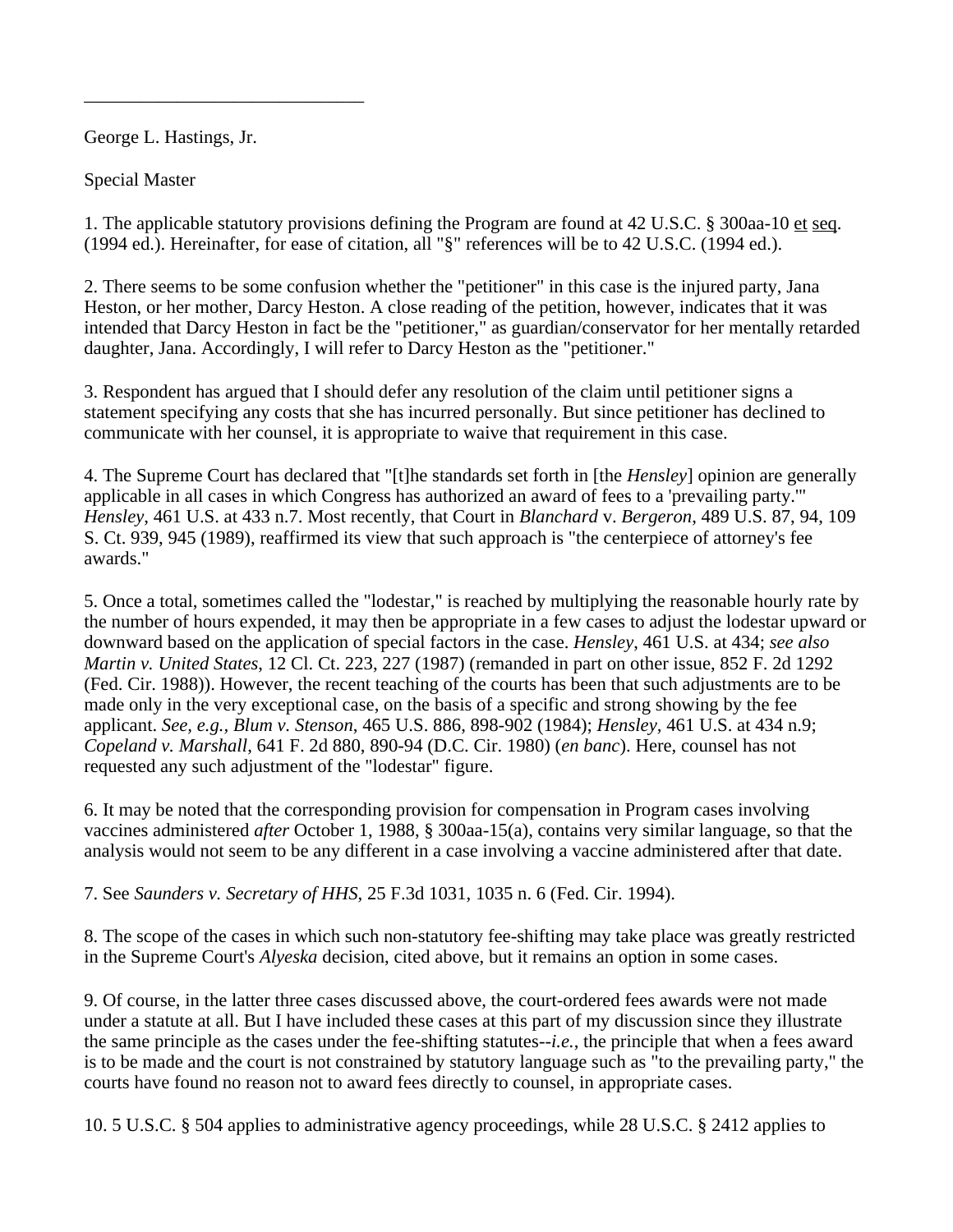"civil actions" in federal courts. Both provisions have been cited as aspects of the EAJA.

11. I note also that an Arizona court of appeals construed a state statute based on the EAJA in the same fashion. *Alano Club 12, Inc. v. Hibbs*, 724 P.2d 47, 53 (Ariz. Ct. App. 1986).

12. See also a similar ruling pursuant to a separate attorneys' fees provision which was part of the Civil Rights Act of 1964, but which contained fee-shifting language identical to that of 42 U.S.C. § 1988. In *Miller v. Amusement Enterprises*, 426 F.2d 534, 539 (5th Cir. 1970), the court stated that under this provision "the fees allowed are to reimburse and compensate for legal services rendered and will not go to the litigants, named or class."

13. This quotes § 3612(c) as it stood at the time of the *Hairston* decision. *See* Vol. 82, Statutes at Large, 90th Cong., 2d Sess. The statute has since been revised, with the attorneys' fees provision now appearing at § 3612 (p).

14. There are also a number of appellate court decisions in which attorneys have been allowed to bring *appeals* from district court decisions denying claims for attorneys' fees, *on their own behalf*. *See Lipscomb v. Wise*, 643 F.2d 319, 321 (5th Cir. 1981); *Dietrich Corp. v. King Resources Co.*, 596 F.2d 422 (10th Cir. 1979); *Preston v. United States*, 284 F. 2d 514 (9th Cir. 1960); *Angoff v. Goldfine*, 270 F.2d 185 (1st Cir. 1959).

15. That statutory section reads, in pertinent part: "*Any such person shall also receive* an amount of reasonable expenses which the court finds to have been necessarily incurred, plus reasonable attorneys' fees and costs." 31 U.S.C. § 3730(d)(1), emphasis added.

16. I also note that even if one were to consider the "to the petitioner" language of § 300aa-15(b) to be the controlling portion of the statute, I am not necessarily sure that it would therefore automatically follow that a Program fees award could *never* be made payable to an attorney. To be sure, the rulings in *FDL Technologies* and *Phillips, supra*, might seem on their face to put the Federal Circuit in the camp of courts ruling that under fee-shifting statutes authorizing an award "to a prevailing party" or with similar language, the award may *not* be paid to counsel. But that is not completely clear. *Phillips*, unlike this case, did not even involve a request that the award be made payable to counsel rather than the client. As to *FDL Technologies*, on the other hand, a footnote in that decision indicates that the court was heavily influenced by the peculiar concern that the prevailing party was in bankruptcy, so that an award directly to the attorney might be perceived as elevating the status of the attorney over other creditors of the bankrupt, in possible violation of the bankruptcy law. 967 F. 2d at 1580 n. 1. The same footnote also indicates that the *FDL* court may have reached a different ruling if the attorney and client there had something "other than an ordinary compensation arrangement" (*Id.*); and, as will be detailed in part III (B)(3) of this Decision, in Program cases the "compensation arrangement" between attorney and client is *by law* something far out of the ordinary.

Moreover, the vigorous dissent in *FDL Technologies* demonstrates that even within the Federal Circuit, some take the view that even under the "to the prevailing party" species of fee-shifting statute, in unusual circumstances awards *may* be made directly to counsel. *See* 858 F.2d at 1582-86. As as shown in the cases cited in that dissent and cited above at pp. 11-12, many courts have found it appropriate even under that type of statute to direct payment of the award directly to counsel, in appropriate circumstances. In my view, the Supreme Court opinions in *Evans v. Jeff D.* and *Venegas v. Mitchell, supra*, are not to the contrary. They hold only that under fee-shifting statutes like 42 U.S.C. § 1988, a plaintiff may in some circumstances elect to waive an award for her counsel; they certainly do *not* address the issue of whether, once an award is deemed appropriate in a case, it may, in the court's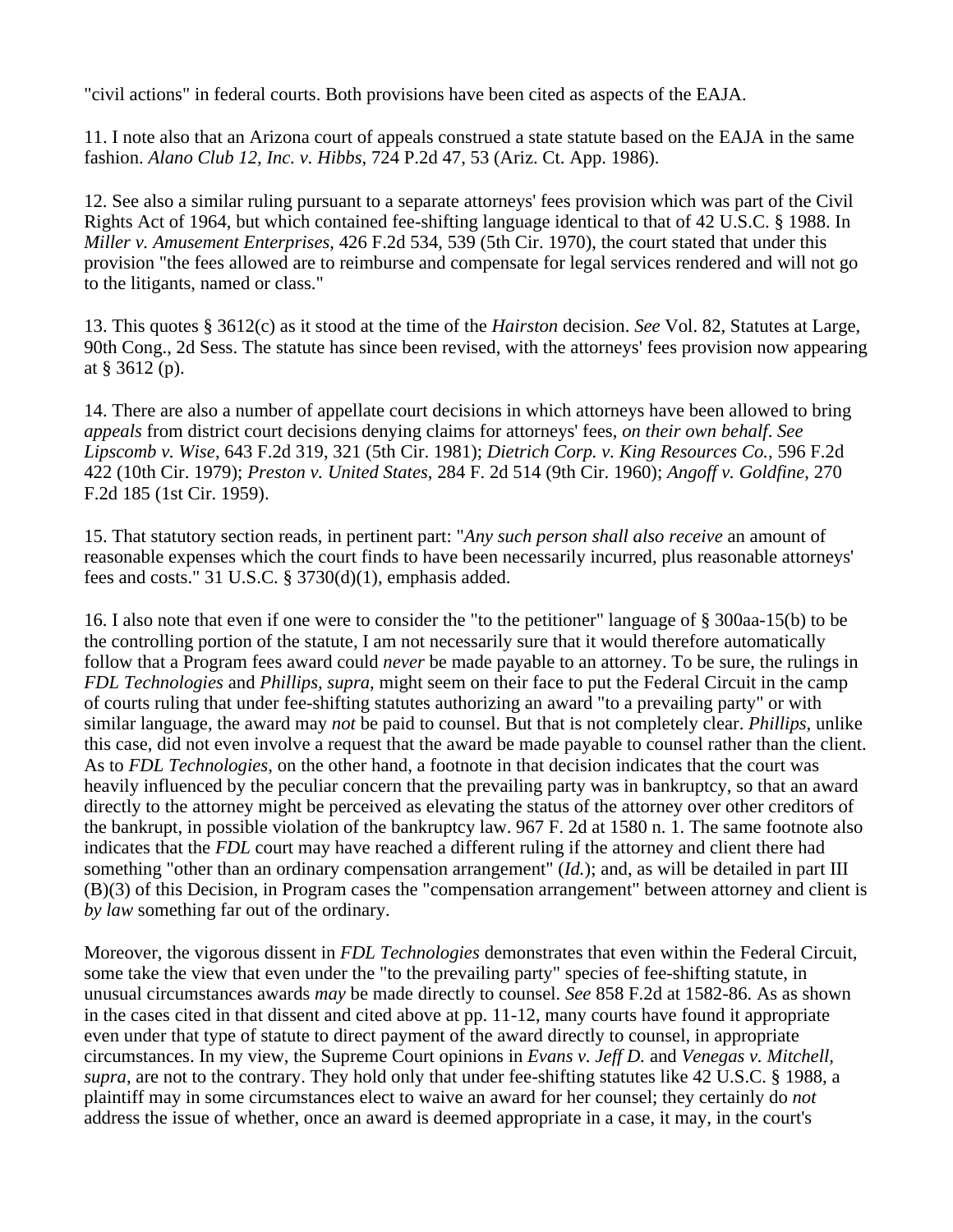discretion, be made payable directly to a party's counsel. Further, it may be that the recent new approach to this issue articulated in *Jerry M. Lewis Truck Parts, supra*, may find favor, persuading other courts to allow payment of fees awards directly to counsel in appropriate circumstances.

In short, even in the event that the "to the petitioner" language of § 300aa-15(b) is held to make the feeshifting statute here analgous to those fee-shifting statutes containing the "to the prevailing party" language, I would still believe that strong consideration should be given to interpreting the statute here as giving the special masters *discretion* as to whom a particular award should be paid. This is especially true because the entire attorney-client compensation arrangement under the Program is distinctly different from that under any of the other fee-shifting statutes, as detailed above in part III(B)(3) of this Decision.

17. Similarly, the respondent's argument in this case also seems contrary not only to what respondent argued in *Beck*, but also to what respondent has argued in many other Program cases. For example, I note that in one currently ongoing controversy, respondent has argued vigorously that in a case where it is clear that the reasonable fees and costs exceed the \$30,000 maximum available under § 300aa-15(b), the special master should determine the precise allocation of the \$30,000 between the petitioners and a number of different counsel who had represented them. *See Whitecotton v. Secretary of HHS*, Fed. Cl. No. 90-692V, respondent's "Response" filed on Sept. 19, 1997, p. 3 ("the explicit language of the Act [gives this court] discretion in determining an appropriate allocation of the available award"); respondent's "Response" filed June 23, 1997, p. 3 ("It is within the Special Master's discretion \* \* \* to divide [the \$30,000] between petitioners and their attorneys.").

18. I do note, however, that both of the unpublished orders cited by respondent involved motions seeking *post-judgment relief*, which is not the case here. Moreover, while both orders did seem to indicate the general view that fee awards are to be made to petitioners, rather than counsel, neither order extensively discussed the judge's reasoning in that regard. Neither order indicated consideration of the factors discussed at parts III(B)(2) and (3) above, nor cited the *Jensen, Saunders*, or *Beck* opinions. Neither discussed the fact that the language of § 300aa-15(e)(1) does not specify *to whom* a fees award is to be made, nor did either order flatly rule out the possibility that a special master or judge may have *discretion* to direct payment of an award directly to counsel, in extraordinary circumstances of the type here. And one of those orders seemed to base its conclusion upon an interpretation of the Anti-Assignment Act, which I discuss at part III(B)(6) of this opinion. Finally, to the extent that my legal conclusion here is in conflict with the legal views expressed in those unpublished opinions, I simply respectfully disagree with those views, concerning this difficult and close legal question.

19. There is also the related possibility that in a particular case a petitioner may have forwarded some type of *fee retainer* to counsel, and is therefore due to have that amount returned once the attorney receives a Program award for attorneys' fees. (It is doubtful under § 300aa-15(e)(3), as interpreted in *Beck, supra*, whether the practice of soliciting such a retainer is legally permissible, but anecdotal evidence indicates that a few Program attorneys may have collected such retainers.) General Order No. 9 also accounts for this possibility, providing that the signed statement by the petitioner shall state whether the petitioner has provided any funds to the attorney. This provision, thus, adds to the safeguards ensuring that awarding fees awards directly to counsel in appropriate cases will *not* likely lead to any situations in which amounts due to a petitioner go to counsel instead.

20. Actually, the fact that a handful of petitioners might refuse to cooperate by signing a check over to counsel should not be too surprising. Program cases, most involving children with devastating disabilities, are often extremely emotionally-charged. My own impression is that many Program petitioners, whose cases clearly do not qualify for an award, nevertheless do believe passionately that their child's heartbreaking condition was vaccine-caused. It is not surprising that in the face of such